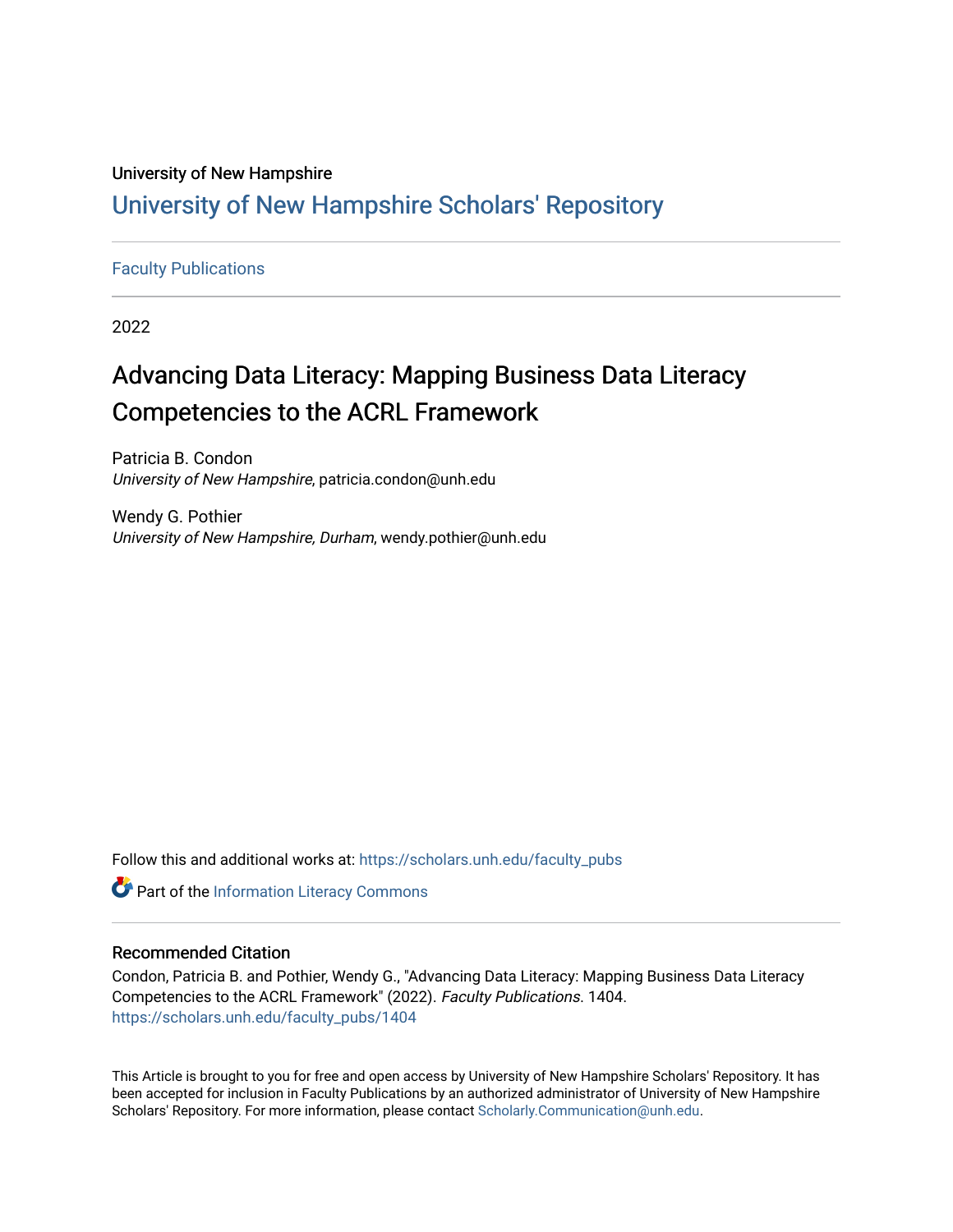*This is an Accepted Manuscript of an article published by Taylor & Francis in the Journal of Business & Finance Librarianship on March 10, 2022, available online*  <https://doi.org/10.1080/08963568.2022.2048168>

### **Advancing Data Literacy: Mapping Business Data Literacy Competencies to the ACRL Framework**

Patricia B. Condon\* and Wendy Girven Pothier

\*Corresponding Author contact: [patricia.condon@unh.edu](mailto:patricia.condon@unh.edu)

Dr. Patricia B. Condon is Research Data Services Librarian at the University of New Hampshire. <https://orcid.org/0000-0003-3242-6666>

Wendy Girven Pothier is Business and Economics Librarian at the University of New Hampshire.<https://orcid.org/0000-0002-9358-9293>

#### **Abstract**

The relationship between data literacy and business librarianship continues to grow in relevance as the conversation intensifies in higher education and the business world. Establishing shared vocabularies and mappings to foundational library professional documents is essential to moving the discourse forward. This article presents a mapping between seven baseline business data literacy competencies and the *ACRL Framework for Information Literacy for Higher Education.*

**Keywords:** Data Literacy, Business Librarianship, Academic Libraries, Big Data, Business,

Information Literacy

**Word count**: 7941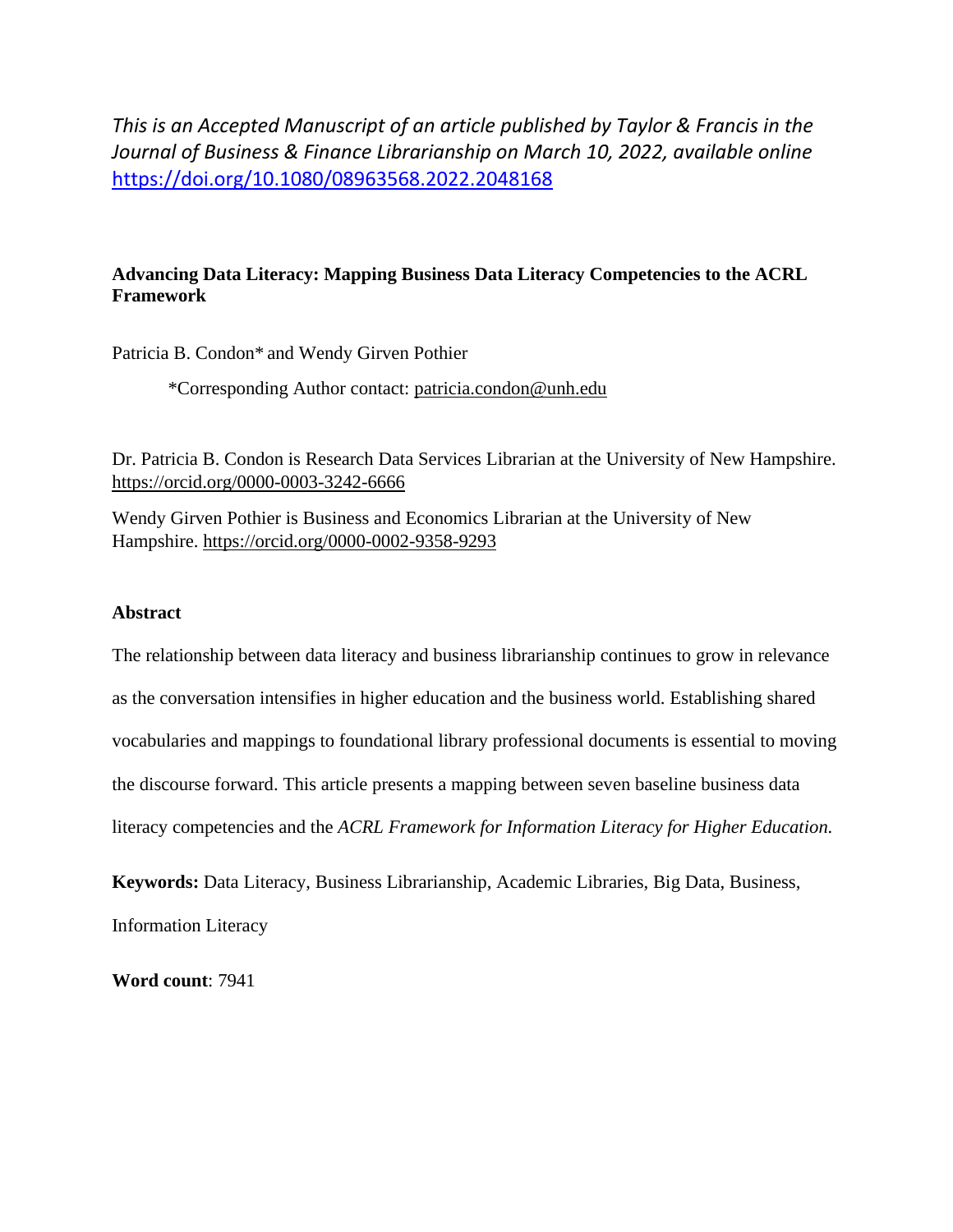#### **Introduction**

Previously, Pothier and Condon identified seven baseline data literacy competencies to help prepare business students for the workforce (Pothier & Condon, 2019). The business data literacy competencies grew out of an exploration of the conversation occurring in both scholarly research and professional business literature that examines the gaps in student and employee knowledge around data and data literacy. Business schools have a mission to educate students for the workforce. Therefore, the competencies reflect data literacy requirements for working professionals at an entry or broad level within an organization, recognizing that greater levels of competency would be developed in areas as needed by job type or gained through experience. The development of the baseline competencies particularly looked at stakeholders in data literacy education and how librarians specifically could incorporate data literacy support for business students into their work. Pothier and Condon's proposed competencies are:

- (1) Data organization and storage
- (2) Understanding data used in business contexts
- (3) Evaluating the quality of data sources
- (4) Interpreting data
- (5) Data-driven decision making
- (6) Communicating and presenting effectively with data
- (7) Data ethics and security

Recent literature reiterates the value and relevancy of increasing data literacy efforts in business contexts. In 2020, the Special Libraries Association published a special edition of *Information Outlook* about data literacy. In 2021, the *Journal of Business and Finance*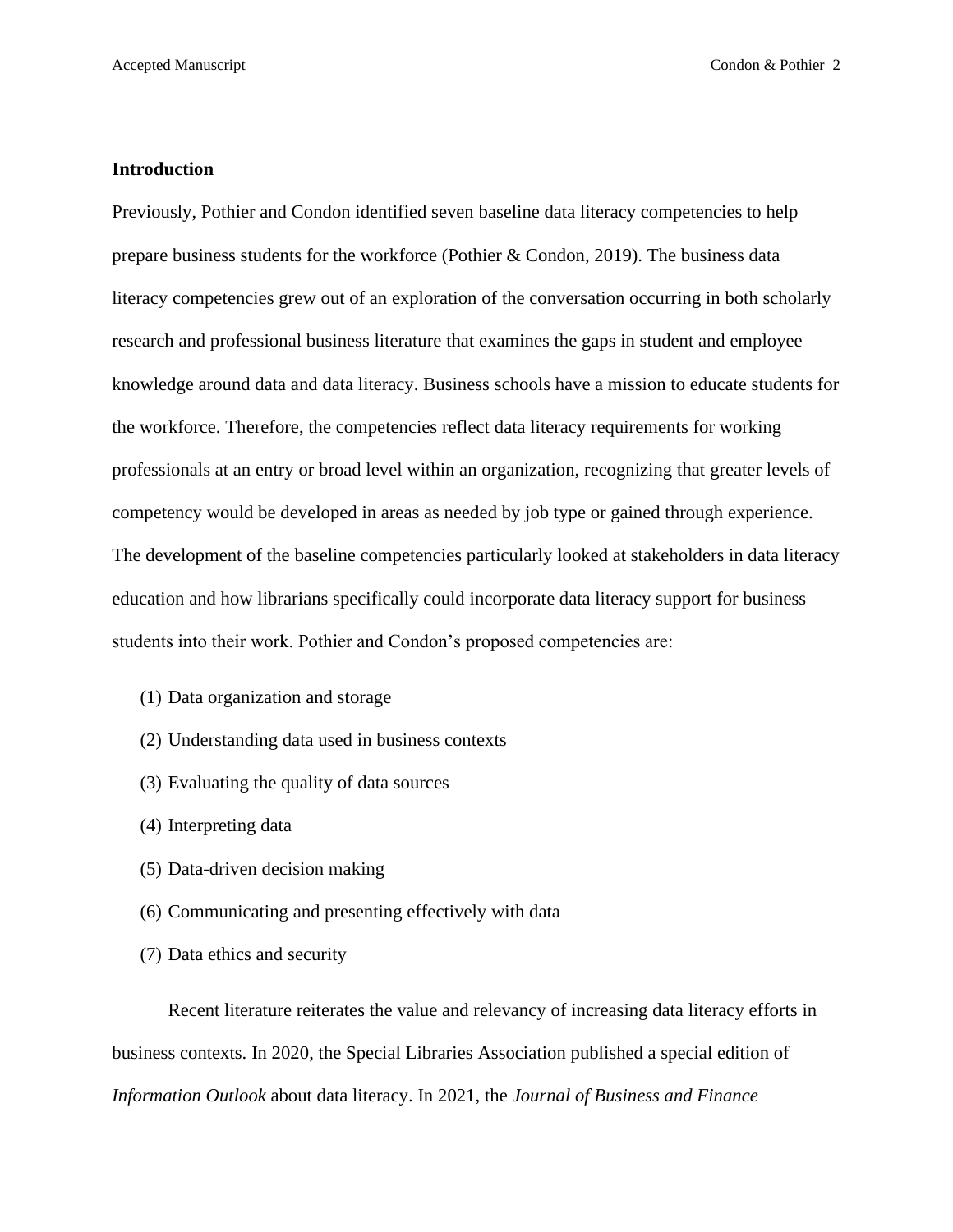*Librarianship* published a special double issue on "data" and featured many scholarly articles on business librarians' work towards increasing data literacy. However, research still points to gaps in data literacy within business education. Kalinowski and Hines noted in their article "Eight Things to Know about Business Research Data" that even with libraries' developing interest in data services, it has not been widely broached in the context of business librarianship (2020). Jefferson similarly notes that the literature does not clearly demonstrate a connection with "how librarians have evolved in this environment of data literacy (2020)." This is further echoed by Mendez-Carbajo (2020) noting that data is central to the study of economics, but the development of data literacy skills are missing from the literature involving economics education. Jefferson (2020) also published a study on the data literacy educational practices of business and economics librarians, examining the ways that librarians integrate data literacy into their teaching. Beyond the scholarly conversation amongst business librarians, the relevancy of data literacy to business remains forefront in professional discourse as indicated by Jordon Morrow's recent book *Be Data Literate: The Data Literacy Skills Everyone Needs to Succeed,* which offers practical advice for businesses to integrate data literacy into their workplaces (2020).

As research and scholarly conversations develop about the relationship of data literacy to business librarianship, establishing shared vocabularies and mappings to foundational professional documents is essential to moving the discourse forward. Because the *ACRL Framework for Information Literacy for Higher Education* (ACRL, 2015) is a core document for academic librarianship and the discipline's driving force behind library instruction, mapping the business data literacy competencies to the *ACRL Framework* establishes a contextualized conversation for greater adoption, evolution, and adaptation. In this article, we expand the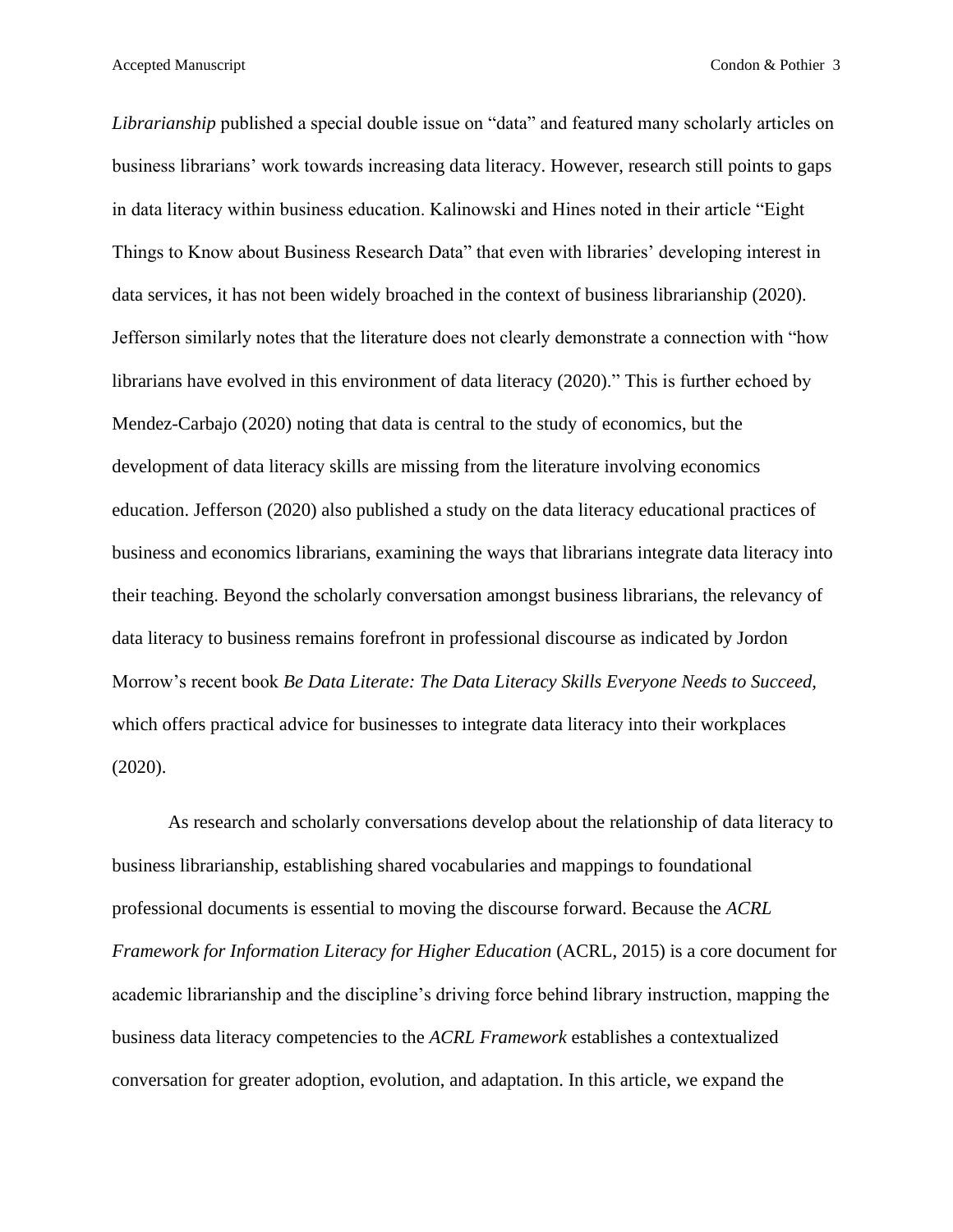conversation by conducting a mapping between the business data literacy competencies and the *ACRL Framework.* The mapping further articulates the relevancy of the business data literacy competencies to business librarians and the relationship of data literacy to the foundations of librarianship. We first approached this mapping by reviewing literature and conducting a deep reading of the *ACRL Framework* and the business data literacy competencies. Next, we reflected on potential scenarios, in both the classroom and workplace, for applying information and data literacy skills. For each ACRL Frame we provide a business data literacy interpretation and a practical and/or classroom application. We conclude with a discussion of observations about the *ACRL Framework* and the business data literacy competencies that arose from performing this exercise with particular attention to expanding application of each Frame in non-academic contexts.

#### **Literature Review**

This article reflects perspectives from business information literacy literature, data literacy literature, and ties both to the *ACRL Framework for Information Literacy for Higher Education*. To establish foundational understanding of the *ACRL Framework*, this article also provides a brief history and context on the standards for practice (for a more in-depth analysis of the *ACRL Framework*, we recommend Foasberg, 2015).

#### *Standards for Practice*

In 2000, ACRL adopted the *Information Literacy Competency Standards for Higher Education* (the *ACRL Standards*). The *ACRL Standards* defined information literacy as a central tenet of library and information science and provided "guideline[s] for librarians and educators in assessing information literacy skills and creating curricular content" (Ariew, 2014). The *ARCL Standards* initiated a paradigm shift for librarians who were encouraged to move from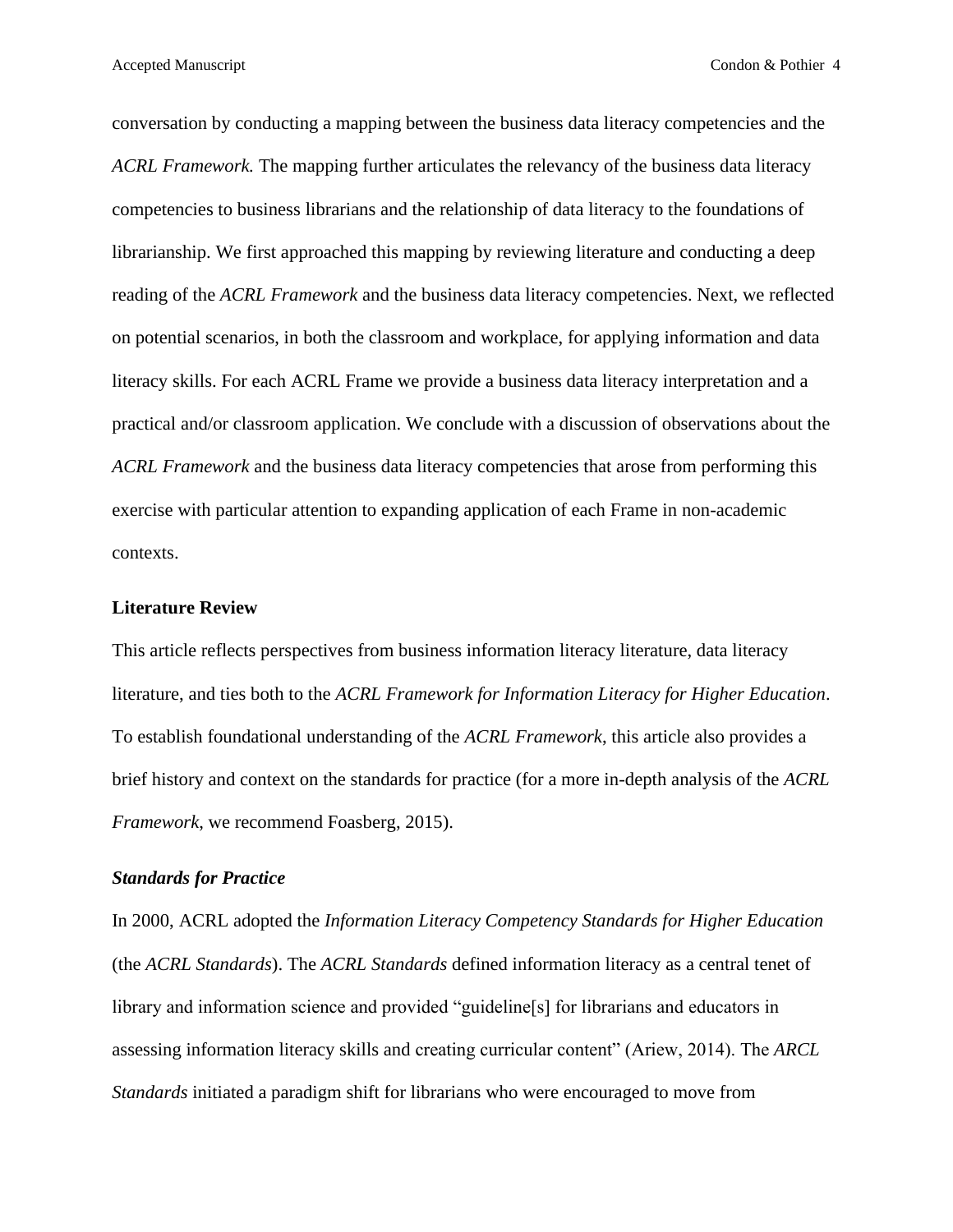bibliographic or library skills instruction to information literacy instruction that embraced information seeking using multiple technologies and as a lifelong set of skills.

In need of an update, ACRL replaced the *ACRL Standards* with the *ACRL Framework for Information Literacy for Higher Education* (the *ACRL Framework*) in 2016. The *ACRL Framework* differs from the *ACRL Standards* in that it is less prescriptive and built on "interconnected core concepts, with flexible options for implementation" (ACRL, 2015). In addition to addressing a rapidly changing information environment through the 2000's, the *ACRL Framework* also tried to address some of the criticisms of the *ACRL Standards* and in turn introduced another shift in the approach to information literacy*.* The less prescriptive and flexible nature of the *ACRL Framework* "supports experimentation with learning principles from various disciplines and frees librarians to adapt their teaching in ways that the previous prescriptive ACRL Standards did not allow" (Pullman and Zilinski, 2017). The *ACRL Framework* too had its critics, who struggled with interpretation and implementation (Berg, et al., 2015; Latham, Gross, & Julien, 2019; Wilkinson, 2014). While the generalizability of information literacy is helpful to librarians, it being positioned parallel to other disciplinary knowledge often makes contextualizing the concepts challenging (Kuglitsch, 2015). And in many cases, librarians are being asked to instruct students across multiple disciplines who are being socialized into the modes of thinking of their major discipline.

#### *Business Librarians and the ACRL Framework*

Some research directly addresses business librarianship, information literacy, and the *ACRL Framework*. For example, some literature discusses the ACRL Frames' concepts in application to business information literacy. Jefferson (2017) links the *ACRL Framework* to Fink's Taxonomy for Significant Learning, contextualizing the ACRL Frames with the Taxonomy in a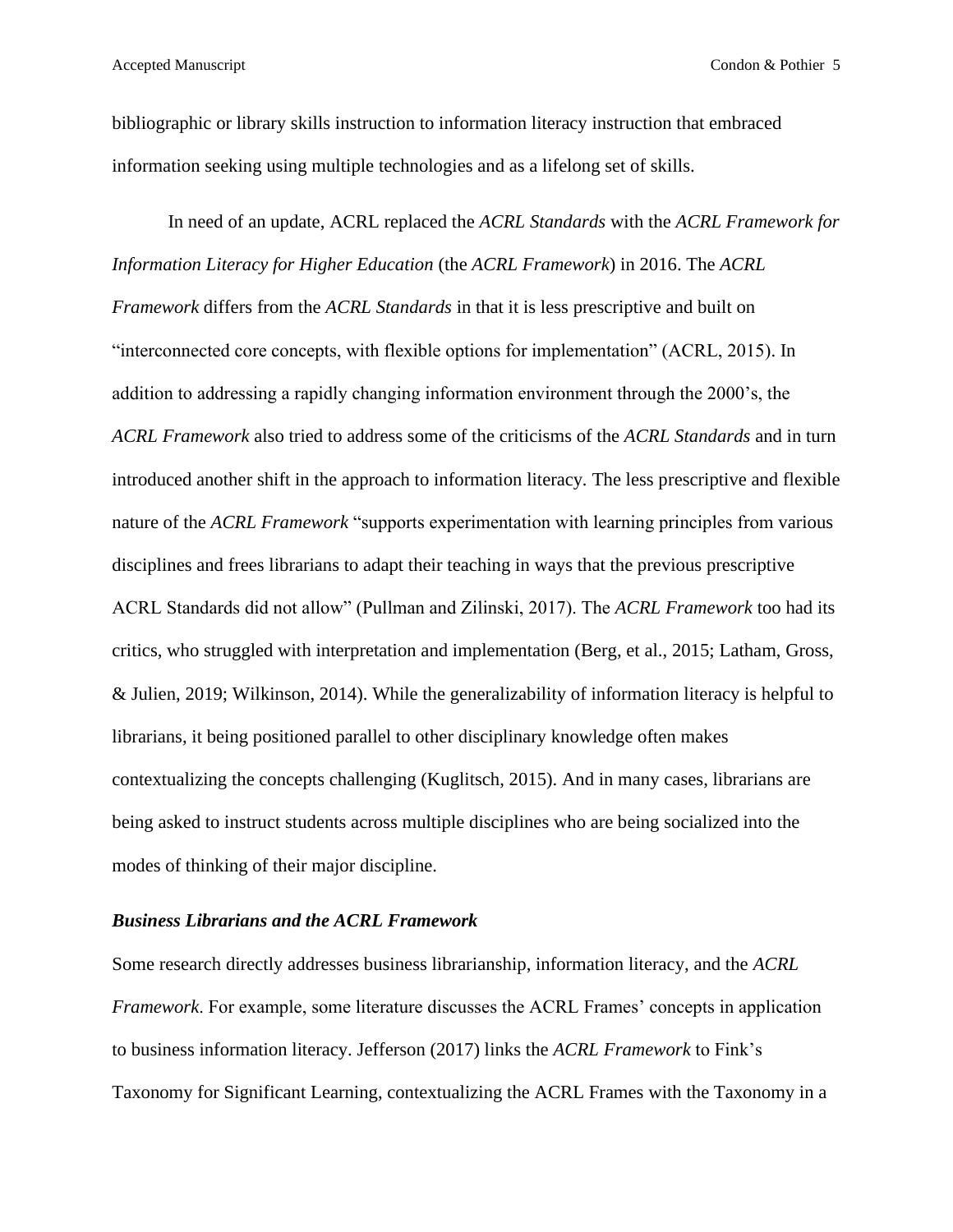Accepted Manuscript **Condon & Pothier 6** Condon & Pothier 6

credit bearing business research class. This research demonstrated the application of the *ACRL Framework* to business information literacy lesson planning, especially as it applies to implementing the learner-focused Taxonomy. In a 2021 article, Liu, Guth, and Stonebraker discuss the Frame "information has value," and examine that Frame from three different approaches in the classroom. The article demonstrates how business librarians can integrate the *ACRL Framework* into their classroom teaching practices through several interpretations. Their literature review also notes that "Information Has Value has been found to be salient for [both] business librarians and business faculty (2021)."

There is a focus in the existing literature on the challenges that business librarians face with incorporating the *ACRL Framework* or the *ACRL Standards* into their instruction. In a survey of business librarians Guth and Sachs (2018), noted in their results, "when asked to comment, many librarians said that they were prevented from incorporating the *ACRL* Standards or Framework into their business information literacy instruction because they were not allowed sufficient instruction time or because business faculty requested the session be limited to a demonstration of the resources." Important findings from their research include how practices and responses by business libraries and librarians have changed between the issuing of the two documents and the decade separating them. Other key takeaways from this study point out the lack of business faculty familiarity with the term "information literacy". This term is notably absent in business literature and the vocabulary of working business professionals. Additionally, business schools are accredited by the Association to Advance Collegiate Schools of Business (*AACSB)*, and so business librarians must often think of mapping their work to those accreditation standards instead of the *ACRL Framework* (Guth & Sachs, 2018).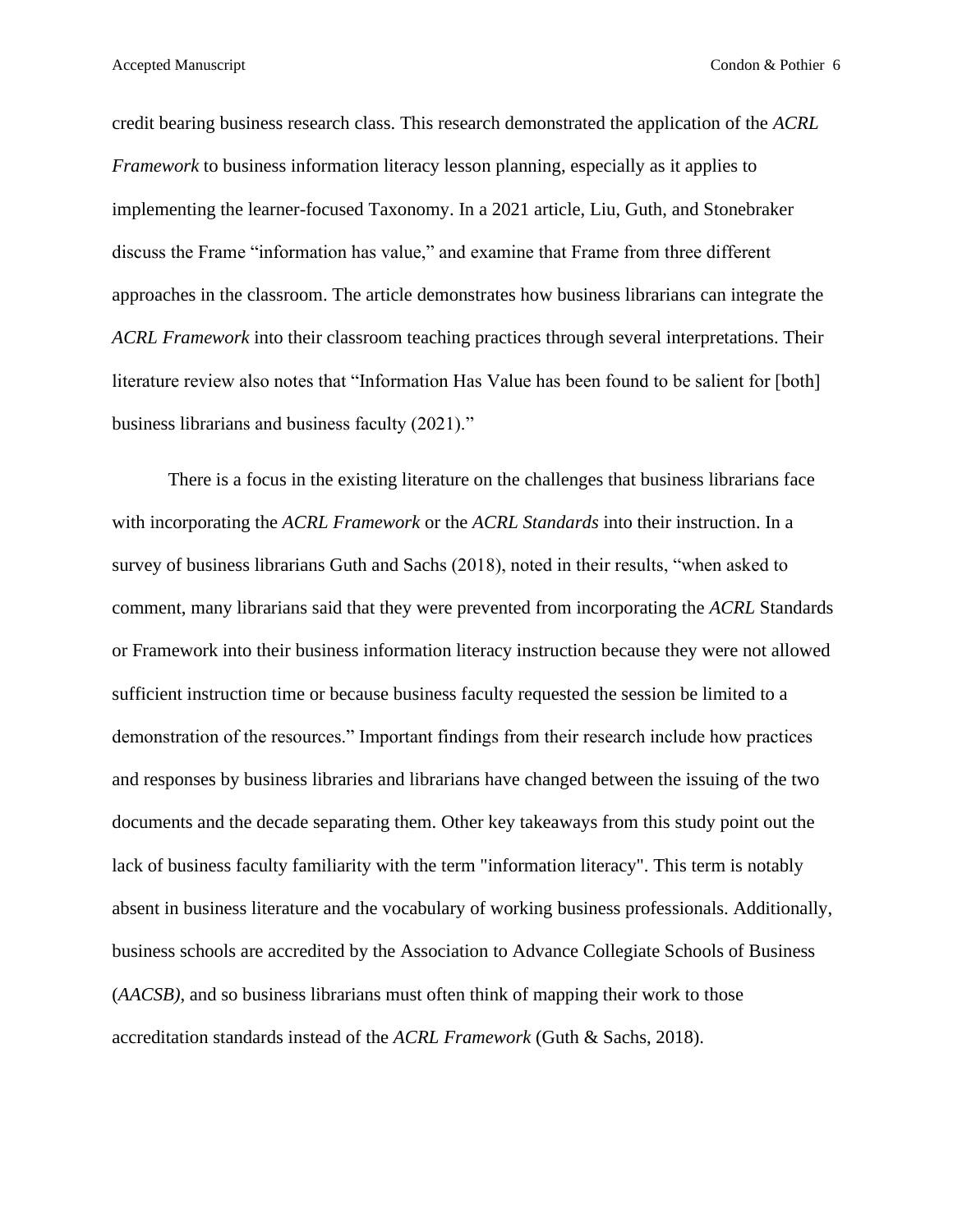Critical business information literacy aligns well with the *ACRL Framework* but has been a difficult area for librarians to integrate into their classroom teaching due to the limits of the one-shot experience (Stonebraker, 2016). Stonebraker discusses how librarians could teach "decision management" instead of database access demonstrations to business students. Stonebraker notes that demonstrating access without informing context leads our patrons, students, and stakeholders to making worse decisions (2016). Another key takeaway from Stonebraker's research in this area points to the *ACRL Framework* and its associated knowledge practices in creating a shift towards developing students' abilities to formulate questions and focus on reflective discovery through their learning, while placing an emphasis on contextualizing the learning into both scholarly and professional environments (2016). Stonebraker, et. al discussed critical business information literacy in their 2017 article, examining the nuances of business information and the importance of learning how to use it, including how to "think deeper about information, bias, and the businessperson's role in society" and what ethical practices are involved with the cycle of business information. These sentiments align well to the proposed business data literacy competencies (Pothier and Condon, 2019), which also emphasize skill development and literacy rather than focusing on access to resources.

### *Data Literacy and the ACRL Framework*

Both the *ACRL Standards* and the *ACRL Framework* acknowledge the inclusion of data as part of information literacy. The *ACRL Standards* quite broadly recognized data as a unique format that needs to be evaluated, located, and used ethically and effectively. The *ACRL Framework* carries this thinking forward in the introduction where the authors advocate those learners "have a greater role and responsibility in creating new knowledge, in understanding the contours and the changing dynamics of the world of information, and in using information, data, and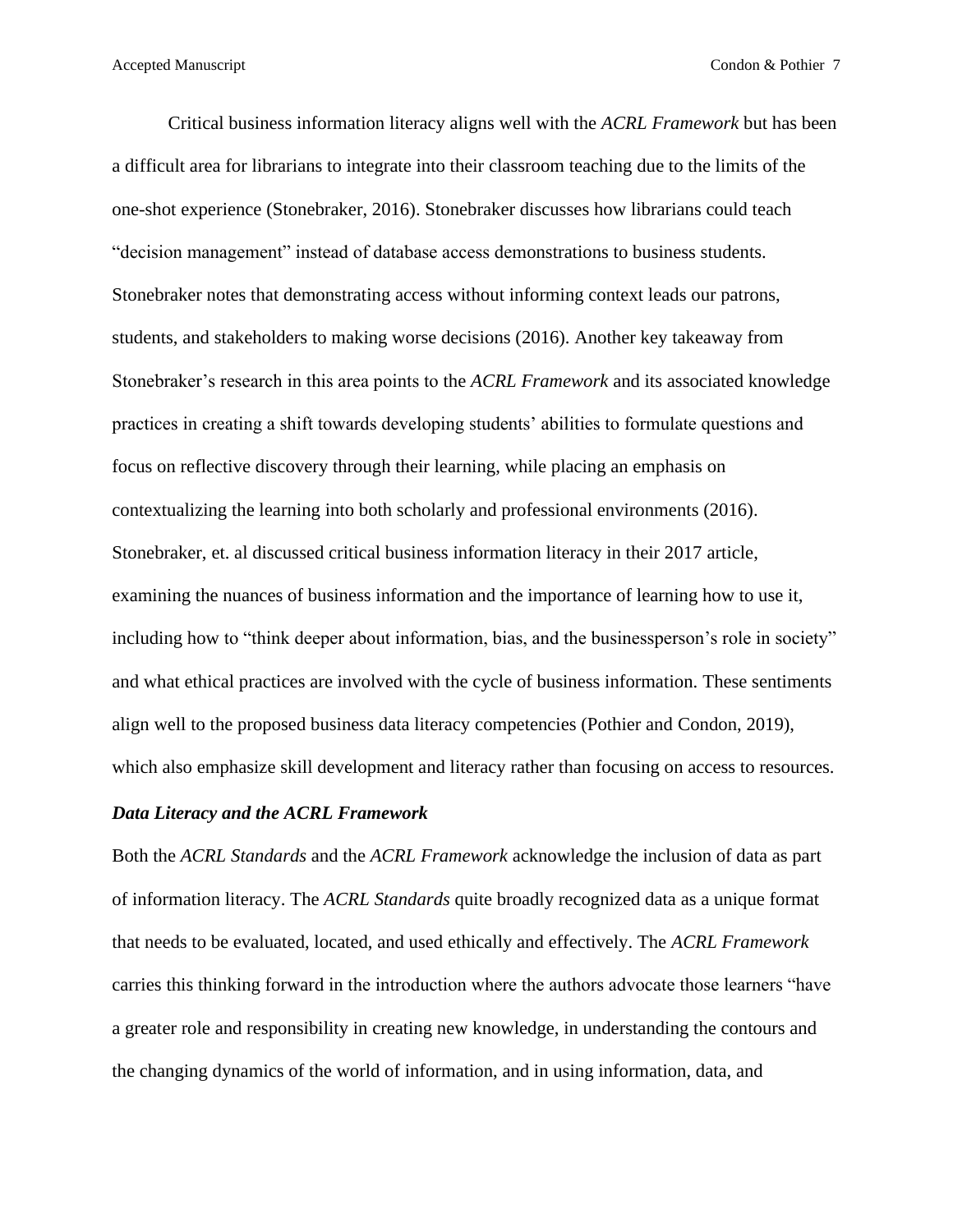scholarship ethically" (ACRL, 2015). Although data is acknowledged, it is not an emphasis of either document. In 2013, ACRL published a white paper that looked at the intersection between scholarly communication and information literacy. The report argued "that these intersections indicate areas of strategic realignment for librarians in order for libraries to be resilient in the face of tremendous change in the scholarly information environment" (pp. 1). Digital literacies, in particular data literacy, was one of the three strategic intersections.

It is generally agreed that data literacy is closely related to information literacy. Koltay (2015) explores this relationship comprehensively in his piece *Data literacy: in search of a name and identity*. In fact, many of the extant data literacy competencies, developed prior to the release of the *ACRL Framework*, were inspired by the *ACRL Standards* (Calzada Prado & Marzal, 2013; Carlson, et al., 2011; Schneider, 2013). For example, the data information literacy (DIL) project team articulated the DIL objectives in terms of the *ACRL Standards* and found significant conceptual overlap concluding that "data information literacy does fall within the scope of previous library practice." While the *ACRL Standards* primarily focused on learner-as-consumer of information and not on learner-as-producer of information, the DIL project team stressed that for data information literacy competencies, learners need skills in being a both consumer and producer of data (Carlson, et al. 2011). This duality was later addressed in the revised *ACRL Framework*.

Data literacy instruction is also aligned with information literacy instruction (Bauder, 2021; Beauchamp and Murray, 2016; Cox, 2018). Frank and Pharo explained that "[d]ata information literacy—the skills needed to understand, use, manage, share, work with, and produce data—reflects the confluence of data skills with information literacy competencies" (pp. 526, 2016). When the draft *ACRL Framework* was in circulation, Bresnahan and Johnson (2014)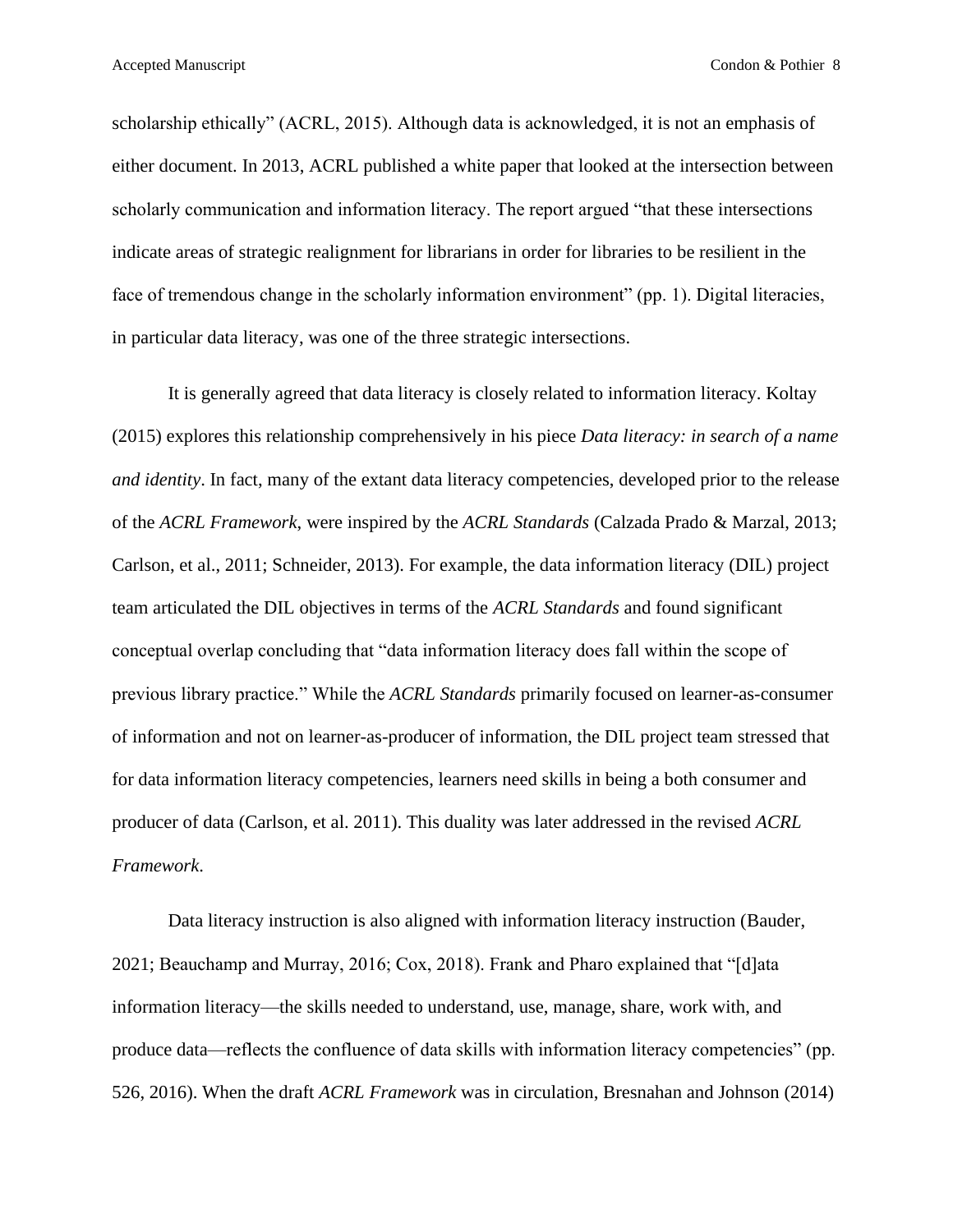made a compelling presentation about integrating information literacy instruction and data literacy instruction by mapping the UK Data Archive Lifecycle to the draft ACRL Frames. Macy (2016) mapped the data literacy competencies presented by Calzada Prado and Mazal (2013) to the *AACSB Business Accreditation Standards* and noted in the subsequent article that "[t]he emphasis on data in the AACSB standards in conjunction with employer demand for skilled workers makes it clear that integrating DIL into the curriculum is important" (Macy and Coates, 2016).

#### **Proposed Mapping**

From the literature review, we have highlighted that while negotiating the A*CRL Framework* can be challenging, understanding how it aligns with other standards and competencies and how it can be contextualized using disciplinary content is something that librarians have found valuable. Part of this value, as we have noted, is about appreciating the role of a shared vocabulary and a shared connection between our work as librarians. While an imperfect document, the A*CRL Framework* provides a reference point for conversations about these connections.

The A*CRL Framework* is made up of six threshold concepts or ACRL Frames. The ACRL Frames provide librarians the opportunity to "use a set of threshold concepts to frame the large, meaningful questions that students need to address to become sophisticated researchers" (Kuglitsch, 2015, p.460). Each Frame is briefly described and presented with several knowledge practices and dispositions. Knowledge practices and dispositions are akin to learning outcomes associated with each Frame and have to do with one's ability and capability, respectively. The knowledge practices express sets of skills for working with information and the dispositions express a mindset for working with information. The ACRL Frames embrace the student as both a consumer and creator of information stressing engagement with information and self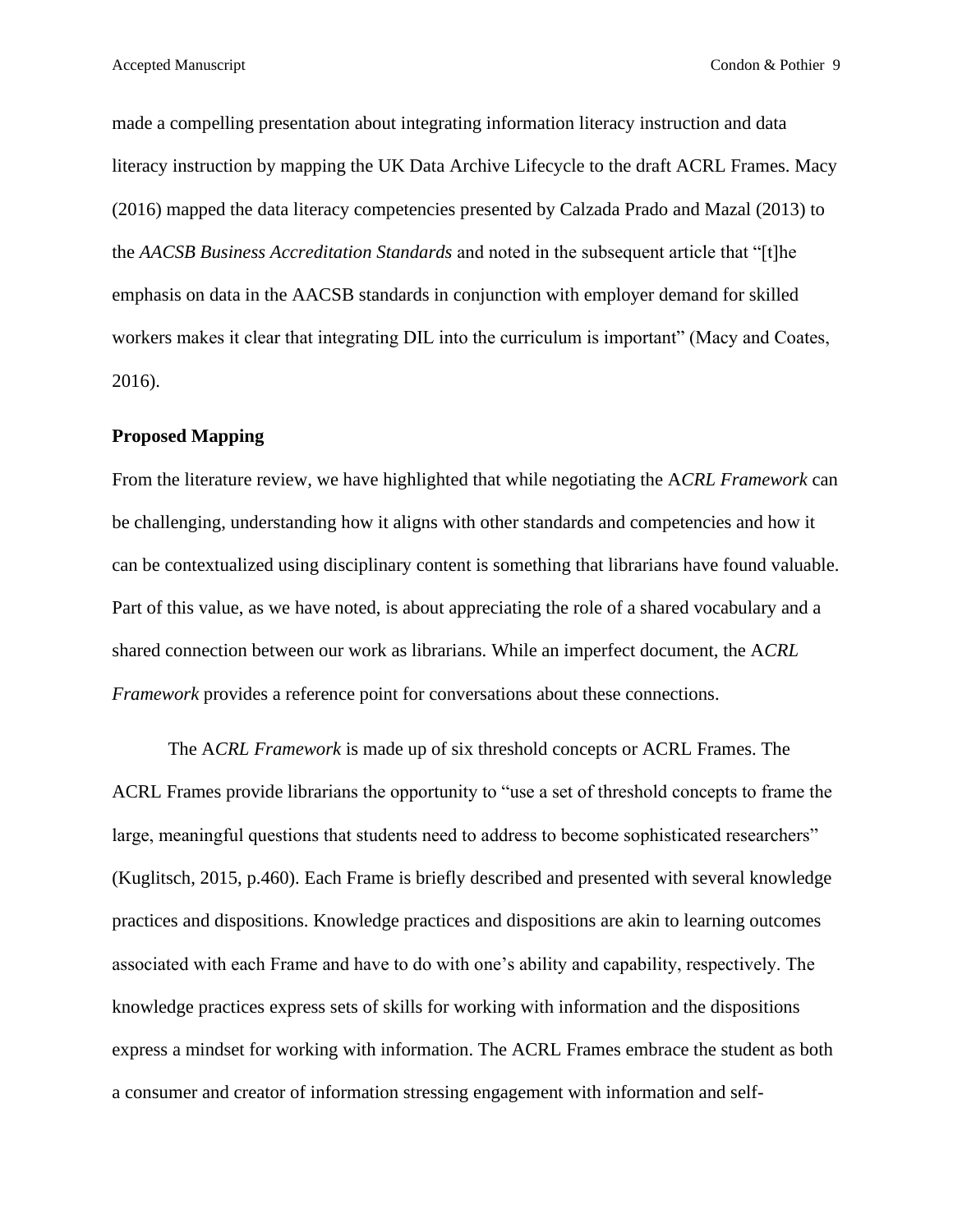awareness about one's process. This is particularly relevant when exploring data literacy skills in which a student can both locate and reuse existing data and create, collect, or generate their own data.

For this mapping exercise we were generous in our interpretation of the ACRL Frames and probing of the business data literacy competencies. We made several assumptions in our proposed mapping:

- We extended "information need" to "data need." While the *ACRL Framework* does recognize data in its introduction, the ACRL Frames and language of the ACRL Frames are about information and information need. On several occasions, we replaced "information" with "data" to assist in interpretation and mapping.
- A data literacy competency may map to more than one Frame. The competencies did not originate based on the *ACRL Framework* and so concepts presented in the competencies may extend across multiple ACRL Frames.
- We interpreted the *ACRL Framework* outside of the scholarly context. While the *ACRL Framework* does acknowledge the inclusion of professional fields, the language of the *ACRL Framework* is positioned within academia. We pushed the interpretation outside of academia and into the workplace because of higher education's role in preparing students for the workforce. We also approached our interpretation from the lens of how business students would apply the Frames in their professional lives, as higher education settings where the *ACRL Framework* is taught should speak to the contexts where students will apply their learning
- We contextualize our mapping in terms of preparing students for the workforce. The business data literacy competencies are designed for students to prepare for professional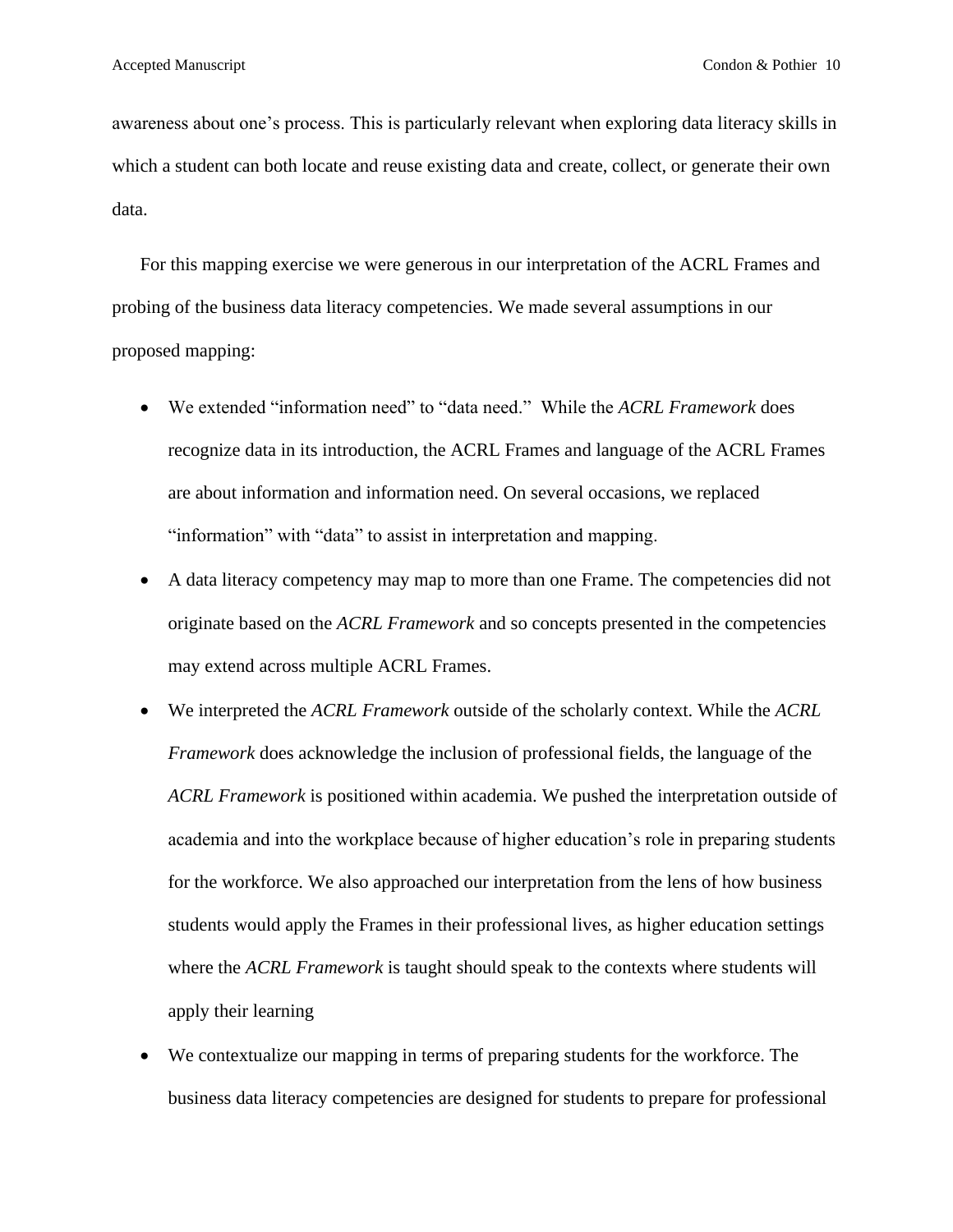expectations. When we discuss the context, the competencies both look outward to professional roles and inward to student learning in the classroom.

Table 1 presents a summary of how we propose the business data literacy competencies map to the *ACRL Framework*. Following, we provide a detailed discussion of our interpretation of how each frame and the competencies are connected.

#### *[Table 1 near here]*

#### *[Authority Is Constructed and Contextual](http://www.ala.org/acrl/standards/ilframework#authority)*



The frame "authority is constructed and contextual" highlights that the authority or trustworthiness of an information source depends on many factors such as who created it, why it was created, and how is it being used. Important to this frame is the acknowledgment of biases within information sources, biases in the availability of information sources, and biases of the worldview of both the content creator and content user. When we extend information need to data need, this frame asks the same questions of data sources – how the data was generated or collected, what were the original purposes or applications of the data, how is the data being used or reused, and what biases are in play with the data source/data creator. Data used in business environments often vary from data used for scholarly pursuits in several ways: the context around collection and use of data has different motivations; the recognition of authoritative voices is distinct; and the systems for establishing trustworthiness, authority, and credibility are unique. A primary distinction between the environments is the propriety, financial, or scholarly motivations that guide each audience, thereby establishing different systems of publication,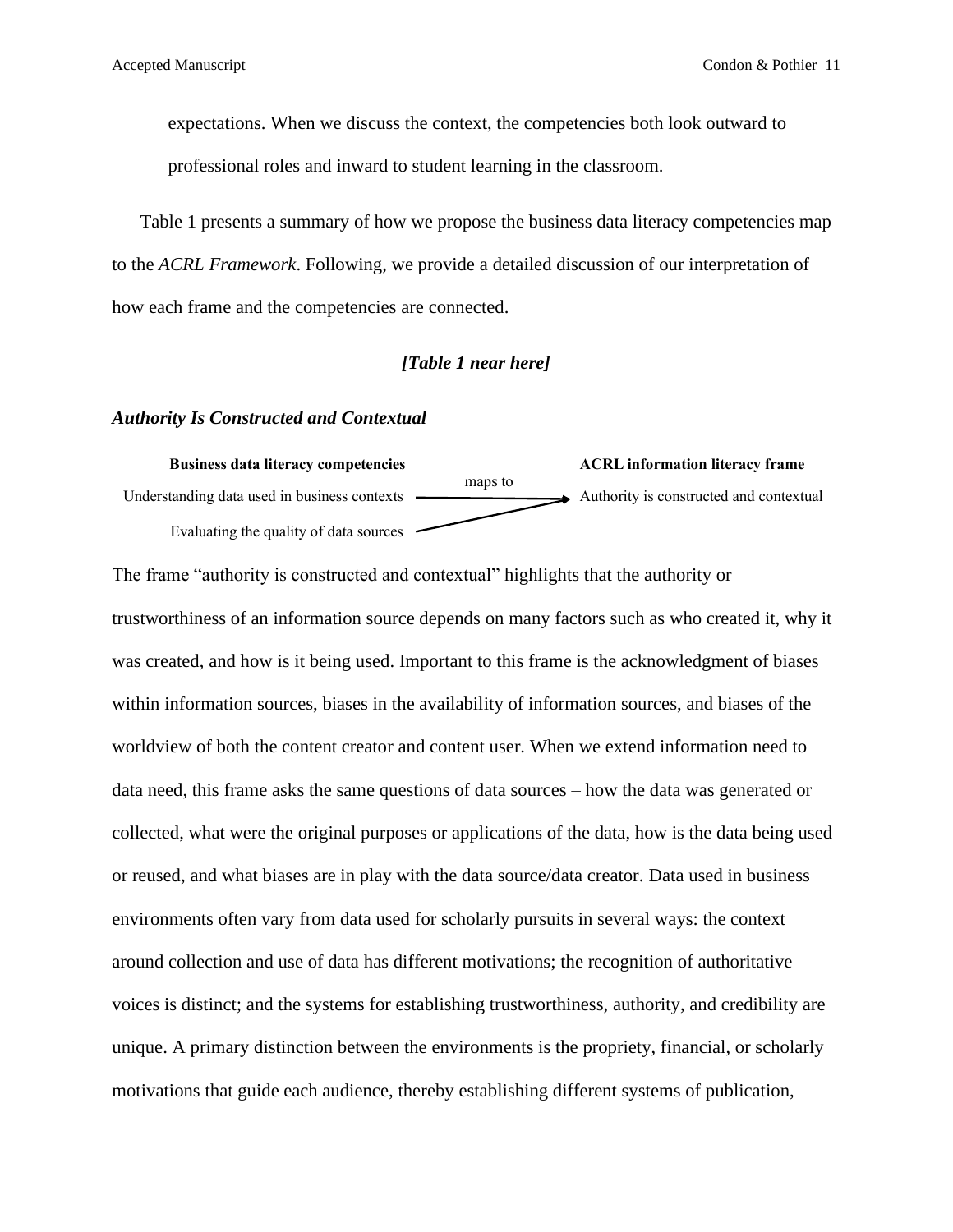authority, and contribution. Accordingly, business data sources often look very different from research data sources. We have mapped the frame "authority is constructed and contextual" to two of the business data literacy competencies: "understanding data used in business contexts" and "evaluating the quality of data sources."

In a scholarly context, we teach the frame "authority is constructed and contextual" with a focus on authority via author credentials, publication type, and nature of information need. While the same is true for business research, authorship will often be held by an organization instead of individual scholars and the publication type may be an annual report or market analysis – which vary greatly in nature from a peer-reviewed journal article. It is, therefore, the credentials of the organization that are evaluated for establishing authority and credibility of these resources. For the business student, an important aspect of understanding data used in business contexts is understanding that, in their role, they are likely contributing to a report or data resource in ways that they might not fully realize. Data that they generate may contribute to an authoritative report at some point in the future, which will not be directly attributed to them but rather attributed to the organization. While their contribution, large or small, may go unacknowledged, that contribution reflects on the authority, credibility, and reputation the organization.

Sources for business data can be challenging to evaluate because the proprietary nature of much of the data leads to a lack of transparency about the context of collection and analysis. However, within companies and organizations, data are used for day-to-day operations and can have significant financial and organizational (e.g., reputation) impacts. Quality data are highly valued and are often represented in terms of dollars and sales, the bottom-line for businesses. So, while the quality of data sources may be challenging to evaluate, the need for quality data within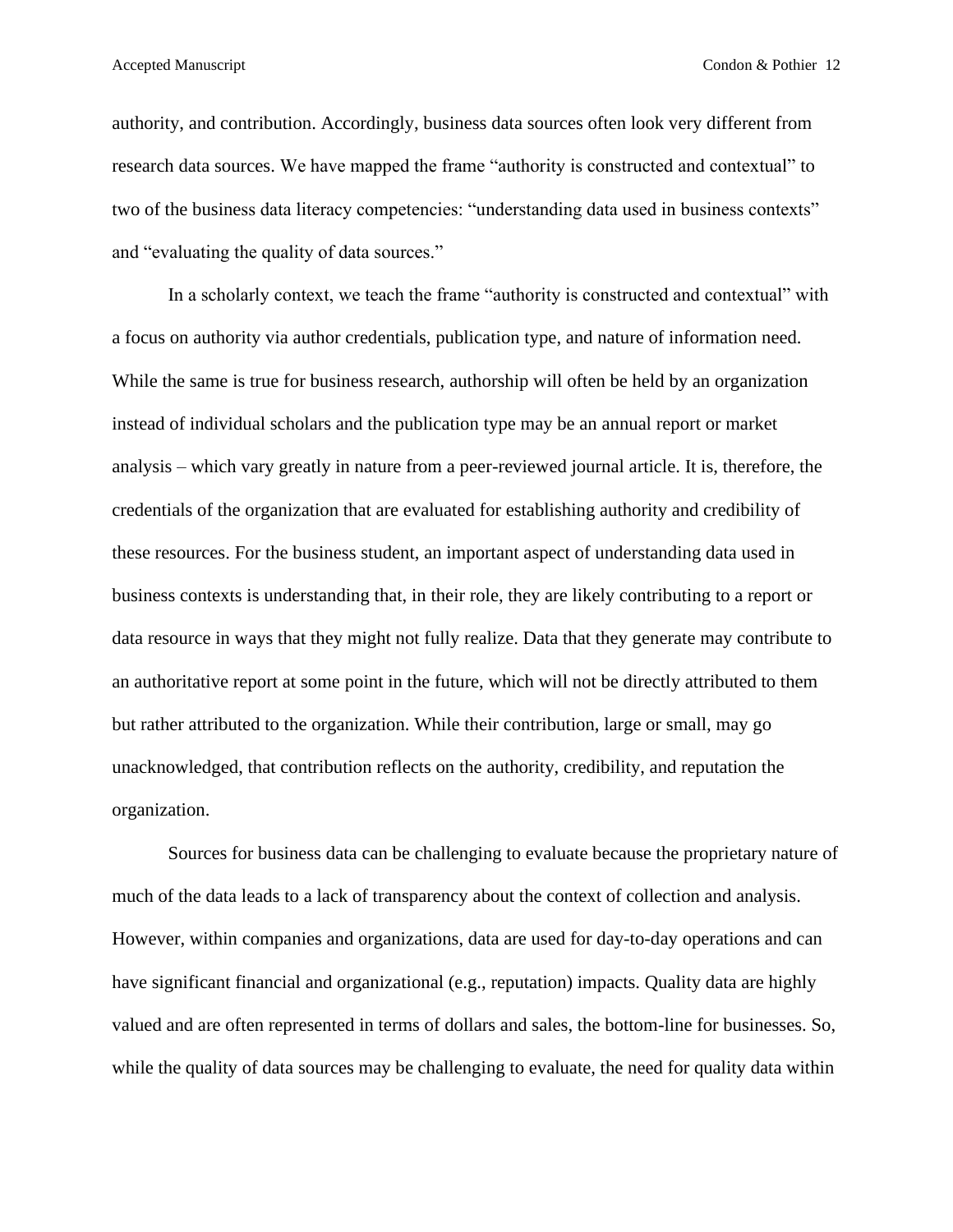business is imperative. A further challenge for evaluation is the consideration that future users (e.g., non-employees, business students) often interact with data after it has been analyzed or prepared into a report, so part of the evaluation for secondary use lies in the analyst's interpretation and not always with the data itself. In terms of the role business professionals have creating data within or for an organization, creating quality data is not only beneficial for successful business operations, but also ensures that "quality assurance" is built into the data sources for future users of the data.

For information literacy instruction, these factors can create several issues. First, since businesses need to create and use quality data to be successful and evaluating the quality of these data is challenging due to lack of transparency, sometimes we are asked to simply trust in the sources that are available because there are no other sources obtainable. This can be due to the nature of the data or the costs associated with acquiring that data. Second, the sources that are available may not represent the full story. For example, publicly traded businesses are required to publish annual reports and analyses containing data about their business, while private companies do not have this same obligation. Therefore, the available data represents only a portion of business information. Third, the lack of transparency around the collection and analysis of business data can hide biases or poor data practices. Finally, business students are often interacting with data in different formats than paid employees have access to, and often from an analyzed perspective that requires its own evaluation of quality.

Exposing business students to commonly used business databases, which are subscribed to by academic libraries, public libraries, and corporate entities alike, furthers the conversation about authority in the context of data literacy. These databases, such as IBISWorld or Mergent Intellect, often provide robust applied analysis of data, adding an additional measure of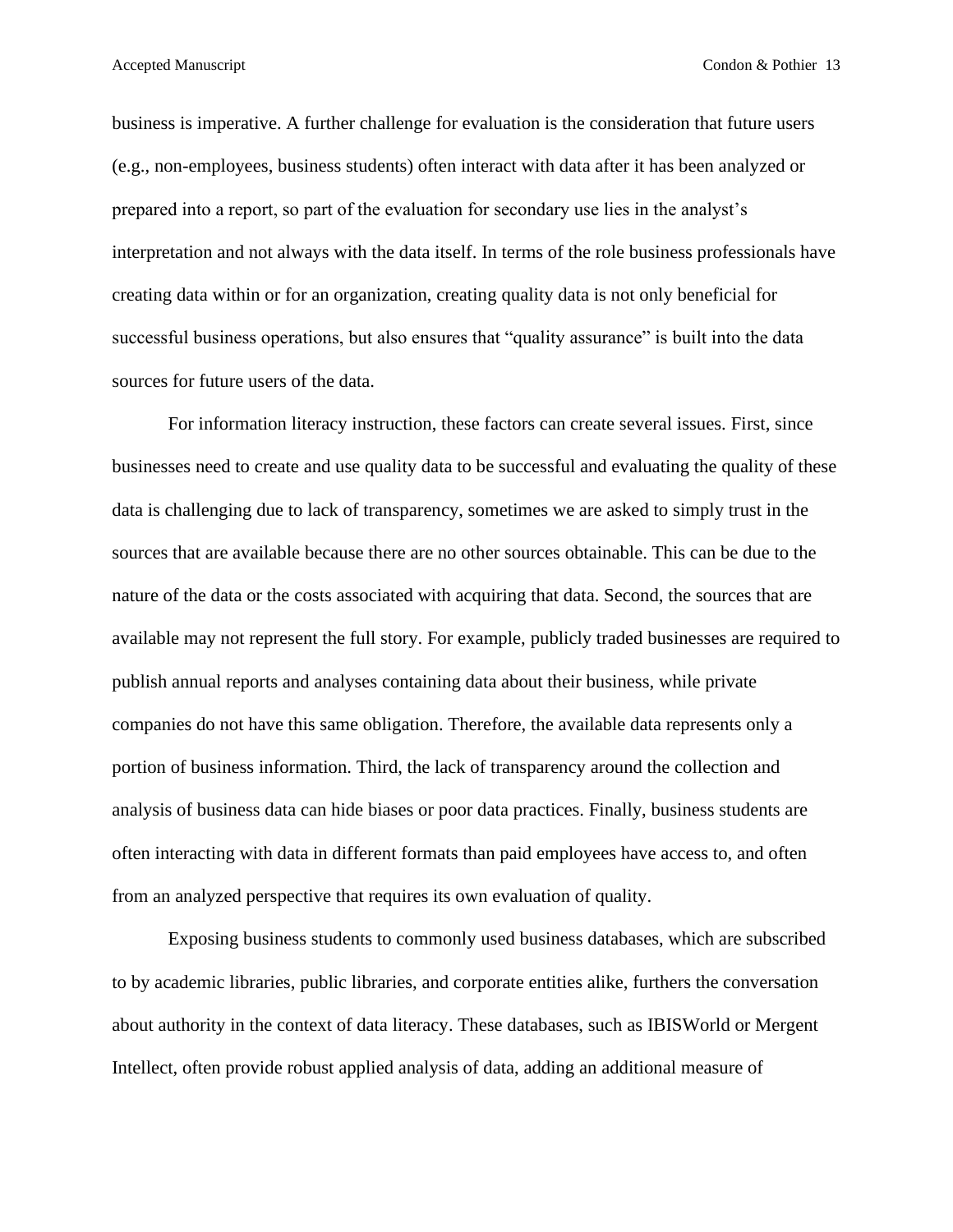authoritative voice beyond the data's authoritative context. Due to high subscription costs, students and librarians might only have one or two choices of data to examine but the librarian can establish the conversation about how authority is determined.

#### *[Information Creation as a Process](http://www.ala.org/acrl/standards/ilframework#process)*

| <b>Business data literacy competencies</b> | <b>ACRL</b> information literacy frame |                                               |
|--------------------------------------------|----------------------------------------|-----------------------------------------------|
|                                            | maps to                                |                                               |
| Data organization and storage              |                                        | $\rightarrow$ Information creation as process |

The frame "information creation as process" emphasizes the format of information sources, modes of delivery, and the process of creating and publishing an information source. The various formats and modes of delivery of information sources offer different value, evoke different perceptions, and are designed for different audiences. For this frame, we approach our thinking of data in terms of a format. It is important to note that in business research contexts, the term data is used broadly and can include raw or processed data, as well as summary statistics, analysis, and interpretation. Understanding the breadth of formats for data is valuable knowledge for the business professional and helpful for business students to contextualize their future work. Using a common practical example of accessing company annual reports, we can look at varied presentations of data in business resources. Annual reports are a fairly dense document that contains comprehensive financial details for a company and are freely available in their original format for public companies. Alternatively, common business information platforms, such as *Statista,* provides 5 years of a company's annual reports condensed into a single graph. The two formats differ in depth and size, yet both outputs offer access to data from the same source with varied presentation. We have mapped the frame "information creation as process" to one of the business data literacy competencies: "data organization and storage."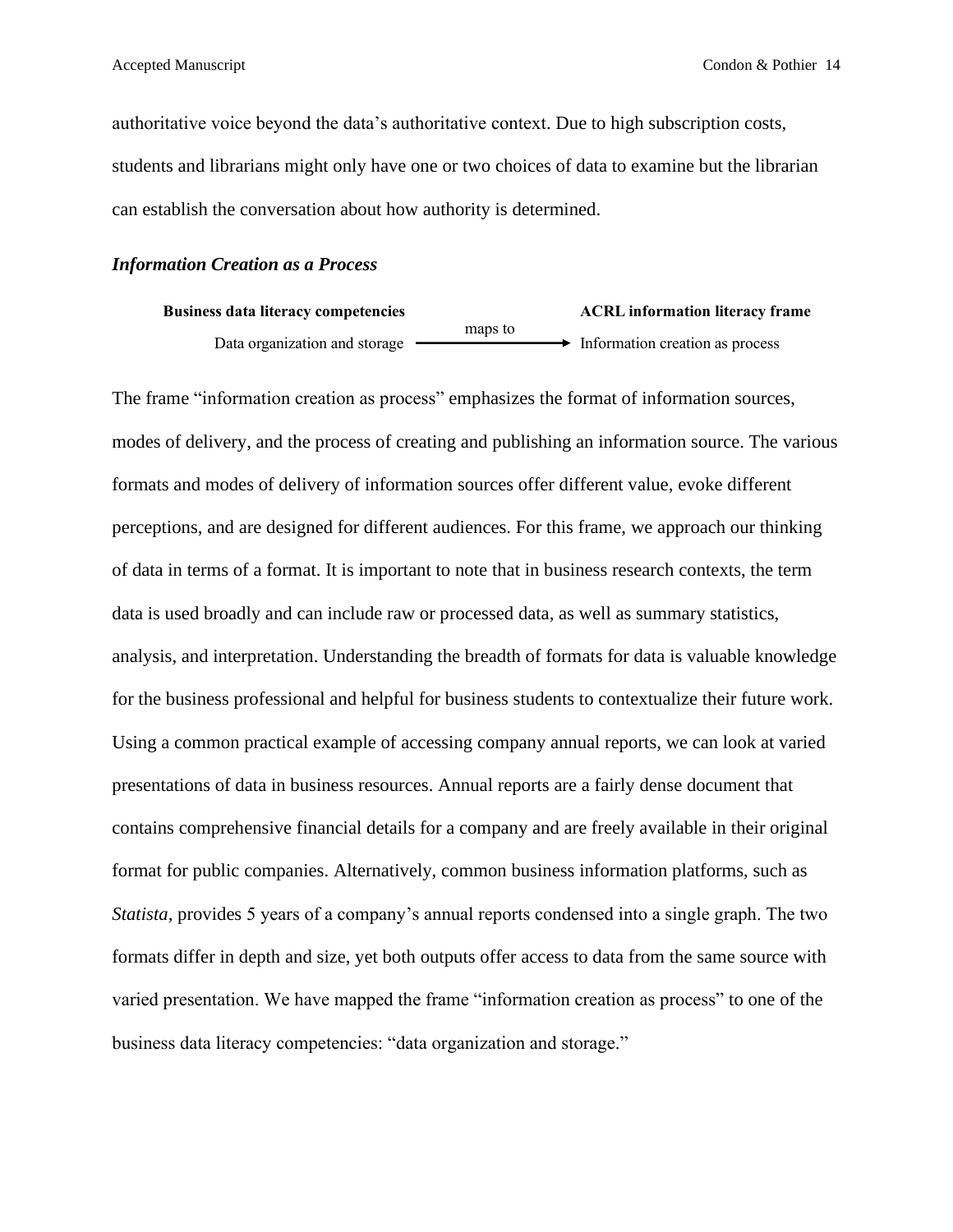Depending on one's role in an organization, the value of business data may lie in the interpretation and presentation of that data or in the original organization and storage of data. Responsibilities for different stages of the data lifecycle often align with different positions within an organization - the person who reads and interprets raw data might be a different individual from the person who makes decisions from those interpretations. Professionals benefit from understanding the basic concept that data are created, organized, and stored before the point at which the data can be analyzed, interpreted, summarized, and presented. Organization and storage of data in practice within a particular workplace might be different from the data that students access in the classroom. Analysis reports, for example, include a narrative about the data that contextualizes and interprets the data and often include a presentation of summary statistics for the data. Some business students may become accustomed to data having an interpretation layer, although this depends on specific disciplines (marketing vs. finance). But those data have an initial creation point, where credibility, integrity, and quality are established. How data is managed and secured as it transforms through the data lifecycle may be an indicator of its quality and integrity.

Business librarians can introduce business students to the data lifecycle and highlight distinctions between what we see in business contexts versus what we see in academic research, such as a faster and shorter lifespan of data. Students do not have to become experts at all stages of the lifecycle, but rather the goal is to help them understand the journey that data takes from being generated to presented to reused in secondary analysis. Depending on the field of study and professional role, one might only be exposed to data in certain formats and might be accustomed to interacting with data in certain ways or interact with data at certain points within the data lifecycle. This will help the student contextualize their future interactions with and use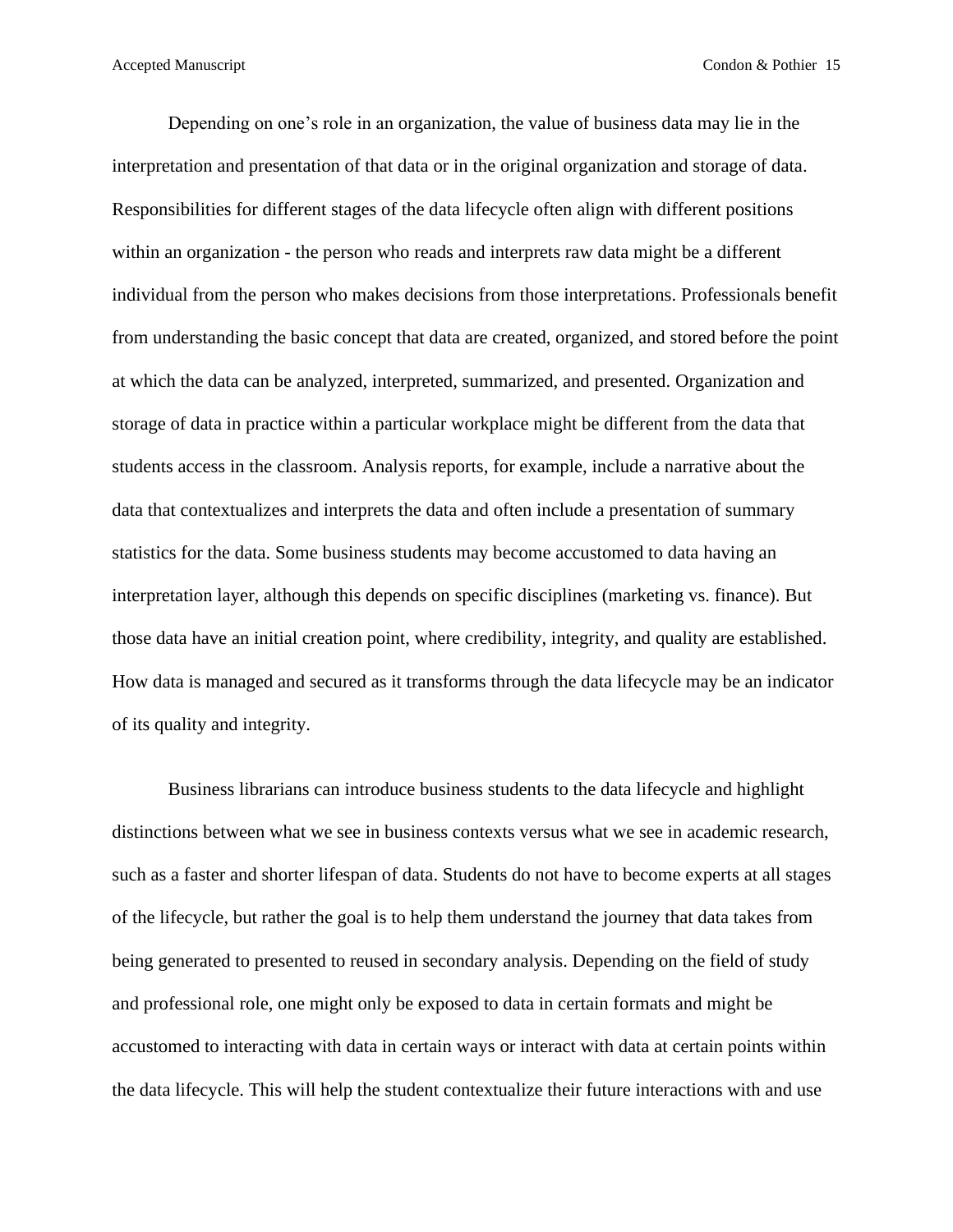of data as employees and how they may be able to effect decisions about data infrastructure to improve company reputation, operations, decision making- which all effect the bottom line.

#### *[Information Has Value](http://www.ala.org/acrl/standards/ilframework#value)*



The frame "information has value" addresses the power of information by highlighting its legal, societal, and economic value and how this value can impact the production, dissemination, and use of information sources. The value of information is contextual – when extrapolated to the often-proprietary nature of data for business use, value comes from data contributing to an economic and strategic edge. In business contexts, data is used in many ways, including to conduct day-to-day and long-term operations and to develop or improve products, services, or marketing strategies. We have mapped this frame to three business data literacy competencies: "understanding data used in business contexts," "data-driven decision making," and "data ethics and security."

Data is a business asset of tangible financial value. In business contexts, data has real currency in terms of profit, operations, logistics, and beyond. When a business can access better quality data in higher quantities, the more likely the business can apply the data to make decisions, which would ideally increase profit and help the company achieve its mission and goals. While there is plenty of quality data freely available, the competitive edge frequently comes from proprietary or purchased data. More specific and tailored data can be acquired when there is more purchasing power available to buy data or the analysis of that data.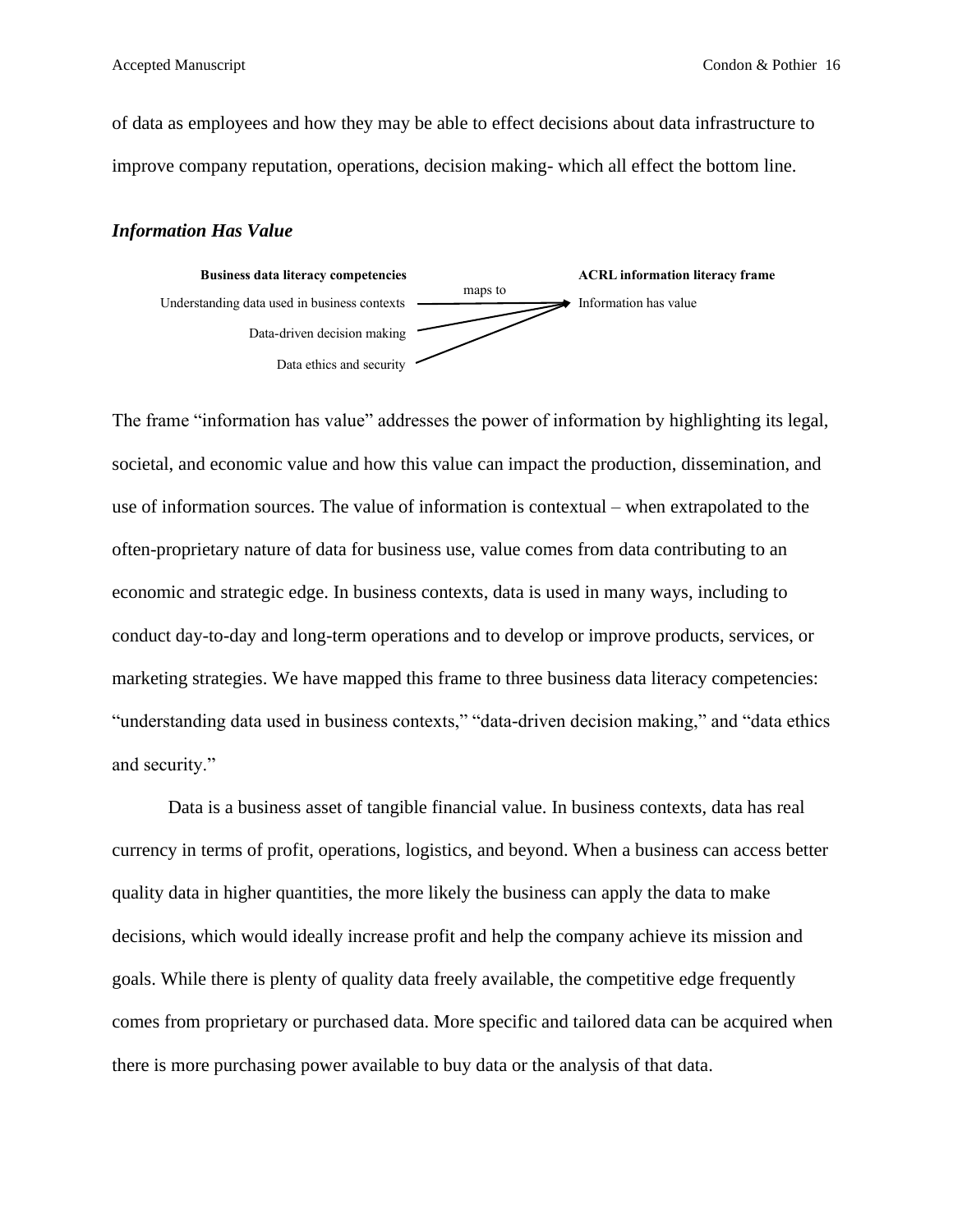The value of data is further emphasized in its use in making business decisions. While often the role of management and leadership, decisions are made at many levels in an organization and data plays into these decisions along the way. For example, decisions about what data to use or collect can impact the decisions which are made, just as new data can change decisions and new interpretations can change the outcomes. Data is used by leadership to help make more informed business decisions to improve the bottom line for a business. This demonstrates "cash value" of data and helps to justify the proprietary nature of business data and why it is often limited in access by cost and/or privacy.

Significant here is the legal value of data, including intellectual property and attribution, and the social value of data including the intention and use of data. The technology that a company uses to secure the data that they create and use has a cost. Investing in the security of their data is a decision for a company. Businesses need to weigh the cost of ethical and secure data versus the value (e.g., profit, reputation, customer loyalty, marketing) of ethical and secure data. A business can make money from unethical data practices and, depending on the type of business, may not have the same oversight as in academic research practices. Since data is a commodity, business must consider the potential consequences of a data security breach or unethical uses or collection of data. For example, when a consumer provides their personal data to a company, that company typically can use and sell that data. While businesses may have a social responsibility to use that data ethically and store it securely, the company gained rights to that data in ways the consumer may not have fully understood.

Students can start to see this concept play out in the academic classroom, as they commonly rely on access to data through campus library subscriptions. Librarians can discuss the value, cost, and ethics of access to data. Just as different universities may have access to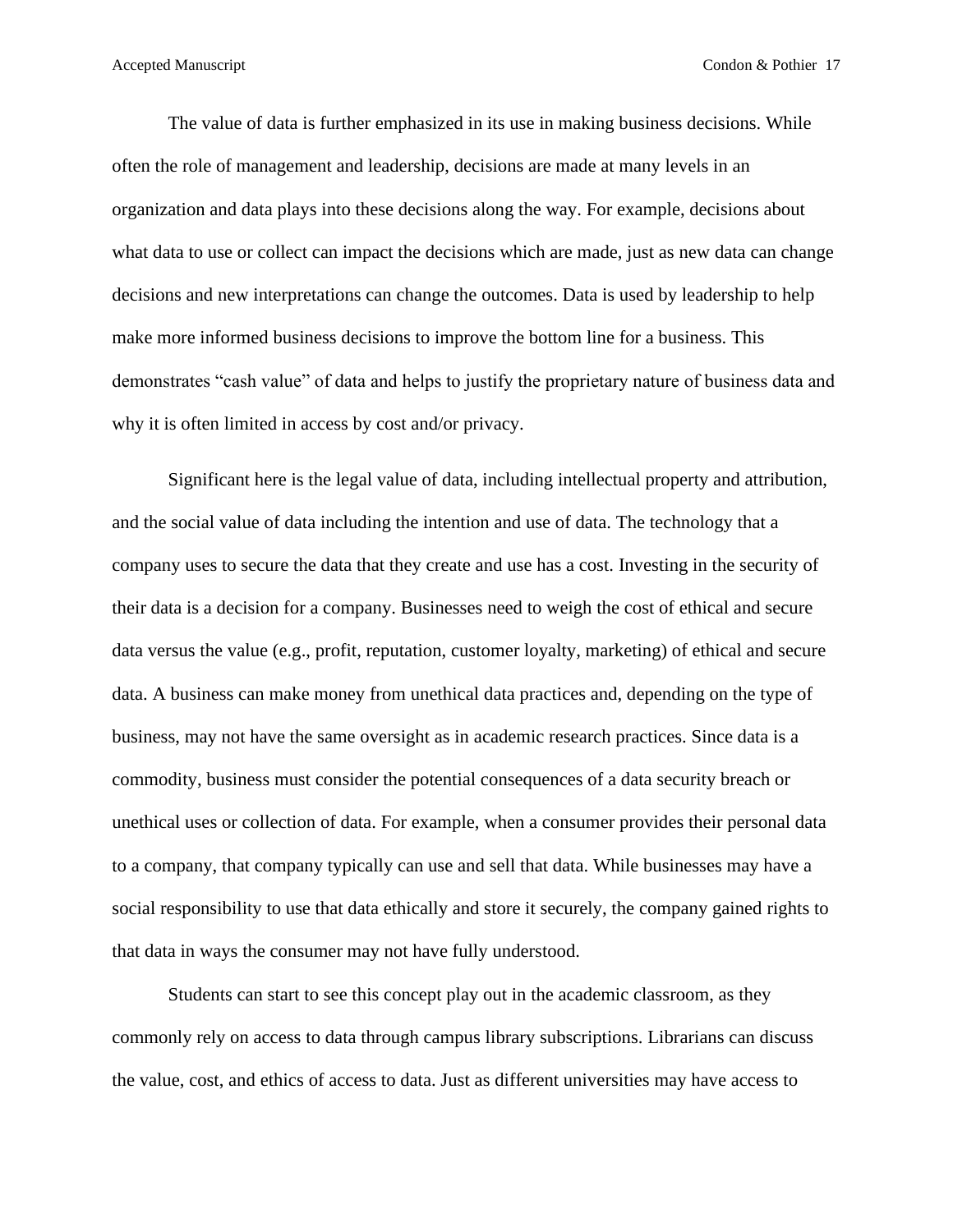different databases for research, so will different companies have access to data sources. Companies will take advantage of the data that is available and accessible in their price range. Small business might not be able to access data or generate data in the same way that a large business would. Librarians can demonstrate the "cash value" of information though demonstrating the differences between examples of open data and business database subscriptions. In the classroom, students can practice with tools in experimental safe education environments. Librarians can remind students that the data that they have access to for their education costs money and that access to quality data and information is a large industry.

#### *[Research as Inquiry](http://www.ala.org/acrl/standards/ilframework#inquiry)*



On the surface, the frame "research as inquiry" appears to be potentially challenging to apply to business settings. The language and context of the frame are very academic and do not immediately evoke concepts like proprietary information and competitive advantage that are more aligned with practitioner or professional research, such as with business intelligence. This echoes the findings of the literature review, where business librarians noted the challenges of applying the *ACRL Framework* to business information literacy. Conceptually, however, the frame draws on transferrable ideas, emphasizing that research is an iterative process of asking questions, exploring findings, and engaging with the information – even though this may look different in business contexts. The collection, interpretation, and application of data is an integral part of the iterative, cumulative process of all research. We have mapped this frame to two business data literacy competencies: "interpreting data" and "data-driven decision making." Interpreting data involves engaging with the data, understanding the purpose and context of the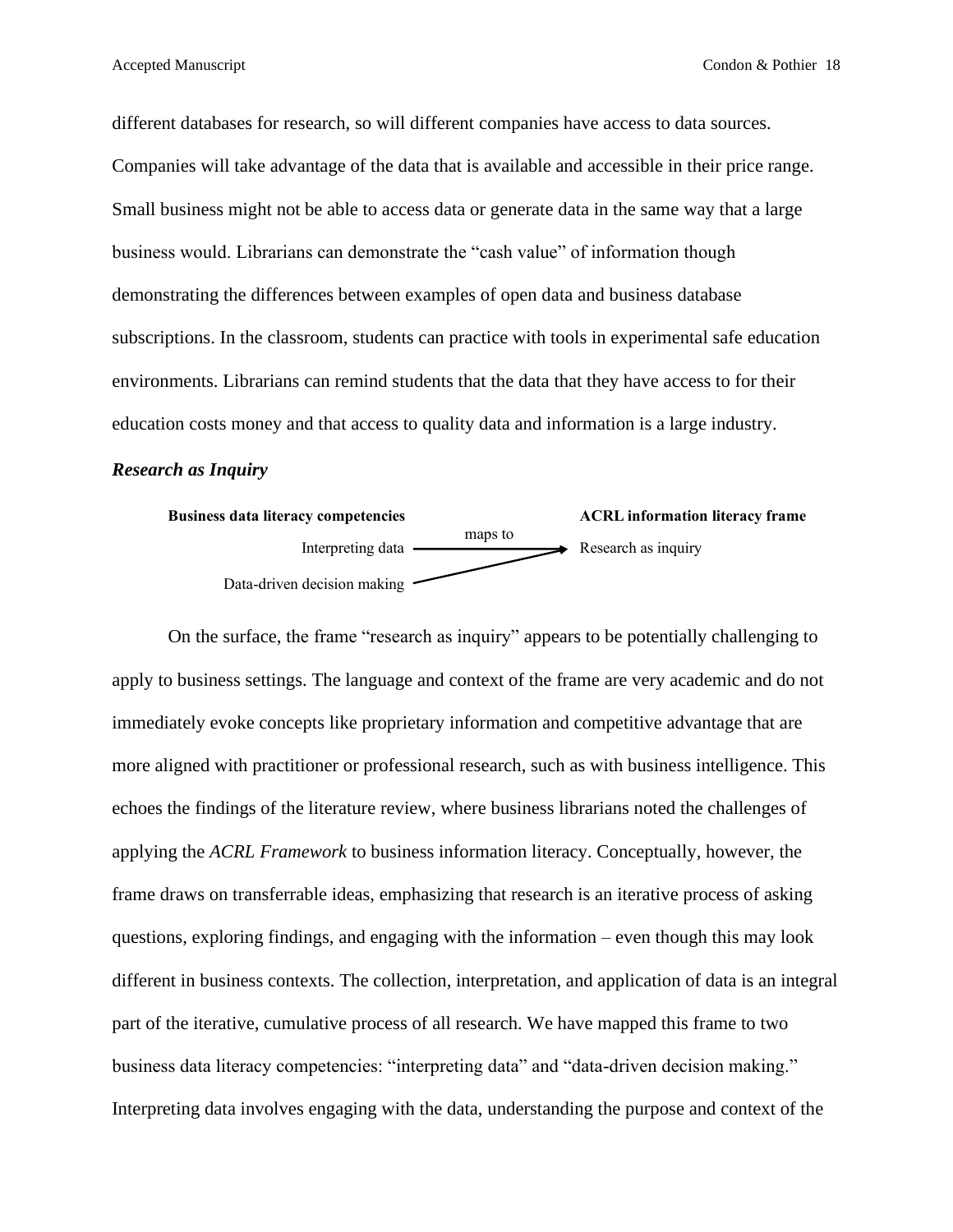data, and recognizing the extent or scope of its applications. Data by itself does not provide answers to questions. Data must be processed, and findings interpreted to separate meaning from noise. The interpretation of data takes on distinctive significance in research for business operations because those interpretations help inform data-driven decisions. Business is motivated by competition, proprietary data, and the ongoing process of decision making. The interpretation of data may lead to new questions or identify gaps or weaknesses, either in the data or in application to business operations.

When considering the frame "research as inquiry," we can look to decision making as iterative and driving business research - each decision leads to new questions, new data needs, and additional decisions. Decisions can be made about the data itself before it is used to make high-level decisions, such as what methods are used to process the data, who to consult with to analyze the data, how to interpret the data, and what summary data to present to decision-makers. In part, it is the objective of data-driven decision-making that propels business research and highlights the iterative nature of the inquiry process.

In the classroom, the business librarian can contextualize data in non-academic scenario by highlighting business practices that mirror the "research as inquiry" process. For example, iteration is a foundation of "lean startups" and is often used in entrepreneurial endeavors in which professionals will try something, change what they are doing based on data and/or experience, and adapt something new to maintain progress. Another example is using case studies from current events, such as the COVID-19 pandemic. For many businesses, much of what they knew about their operations from a supply and demand perspective changed. For the first few months of 2020, the costs, profits, and consumer behaviors were different for many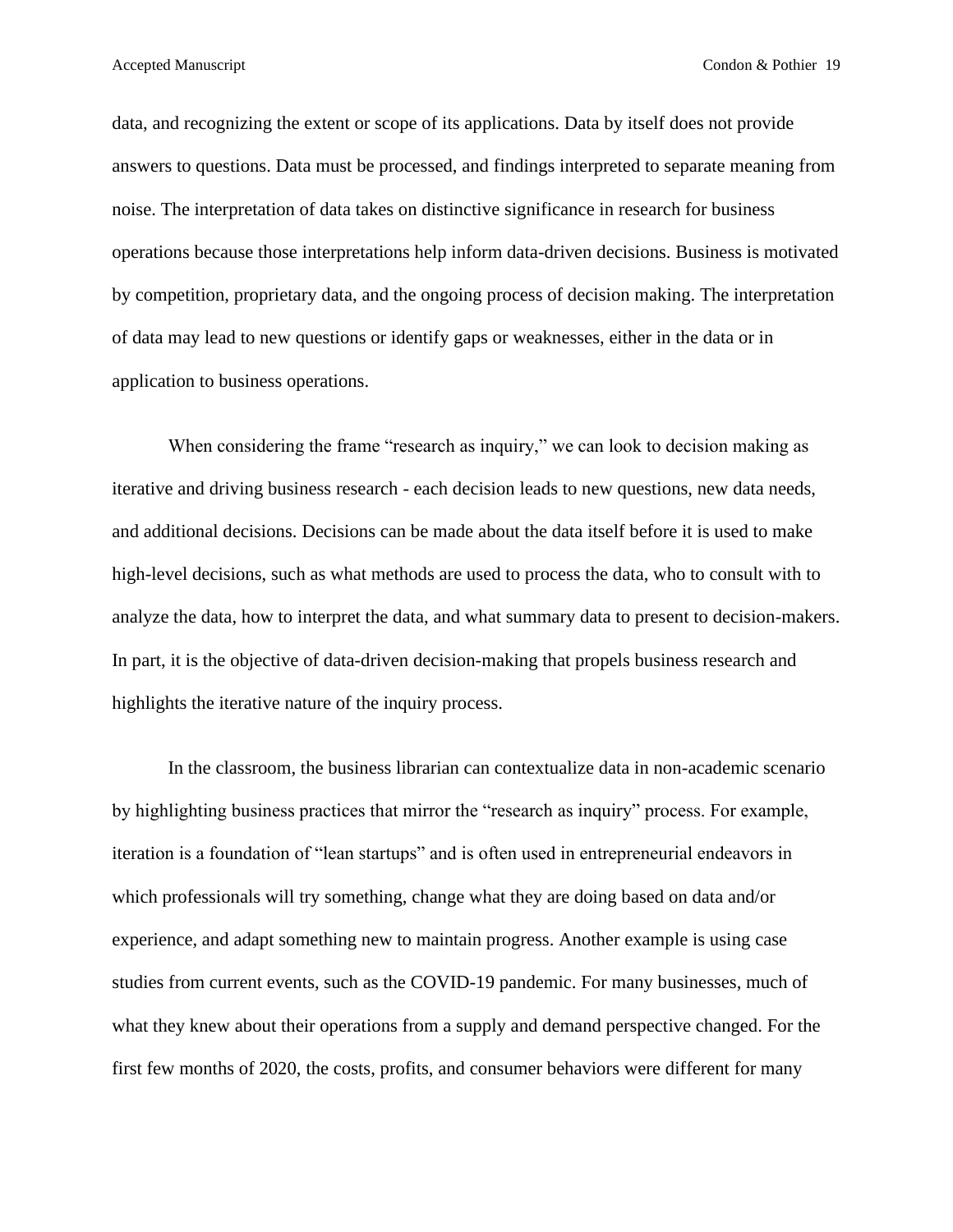businesses (Helper & Soltas, 2021). So, while a company had data and it was applicable before the pandemic, the environment changed and there was a need for more data and information to reflect the new conditions and help businesses with current and future decisions. These practical examples demonstrate the iterative process of "research as inquiry" regarding data in business settings.

#### *[Scholarship as Conversation](http://www.ala.org/acrl/standards/ilframework#conversation)*



The frame "scholarship as conversation" underscores that the body of academic and professional literature is a product of many voices and diverse perspectives participating in back-and-forth discussions across time and space. Scholarship is an open and participatory exchange of ideas. This frame requires us to consider the vocabulary of "scholar" and "professional" in the context of data literacy and business. The business data literacy competencies were proposed for an undergraduate audience, largely with the assumption that students would leave their higher education experience and become business practitioners in professional settings. The ACRL Frames often seem to contextualize "scholarship" and "research" in a way that feels distanced from business vocabulary and practices, which harkens back to the literature that discusses business librarian's lack of adoption of the *ACRL Framework* into their practice. But professional engagement with data and information is also a conversation and is reflected in this frame. The nature of this frame broadly points to all of the business data literacy competencies each demonstrate value in the "conversation." However, we highlight two competencies that are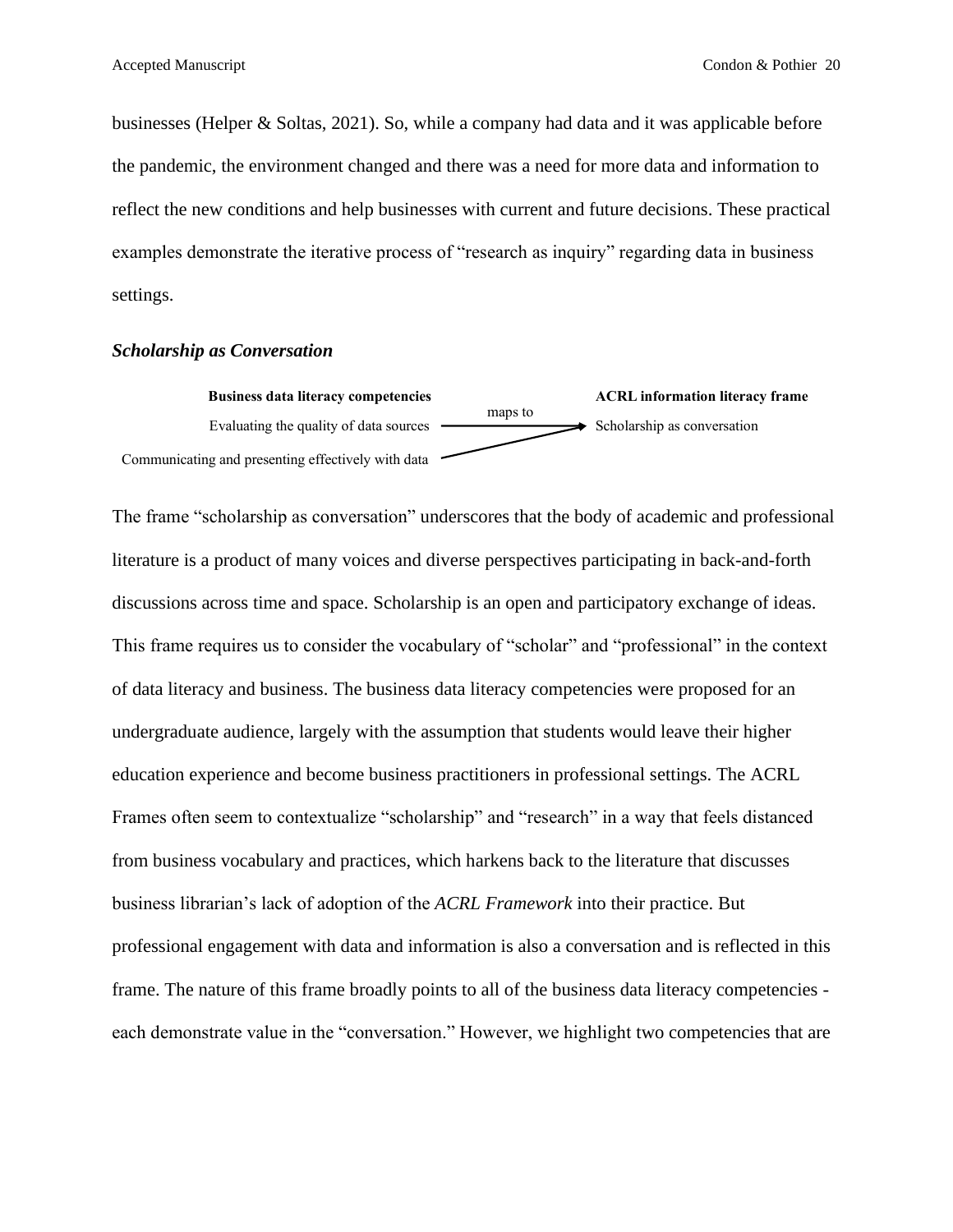very closely mapped: "evaluating the quality of data sources" and "communicating and presenting effectively with data."

In the earlier discussion about the frame "authority is constructed and contextual," we highlighted the challenges associated with evaluating proprietary business data – if the data is not accessible or key details about the collection or processing of the data are unavailable, then the quality of the data source cannot be sufficiently evaluated. Additionally, because private businesses can be less transparent than public companies (e.g., are not required to publish annual or quarterly reports), the "conversation" can become biased toward public companies. Access to data sources and the ability to evaluate and assess the quality of that data bolsters the "conversation;" however, if available data privileges public companies, then it can create power inequity in terms of transparency and access to data. When evaluating data sources for inclusion in the "conversation," it is important to recognize that some businesses will not be represented as well (public vs. private, small vs. large) and some data will be presented in a manner that makes it challenging to evaluate. We often grant authority to databases and privilege publicly accessible data because it is what we have access to and therefore in the classroom there can be a tendency to study more public companies because of the availability of data. Business librarians can explain to students why companies contribute unevenly to the "conversation" and how this skews the record.

An important piece of the "conversation" is how to tell a story with data through effective communication and presentation. Depending on one's role in a company, the story that is presented can have a different focus. While the frame "scholarship as conversation" asks us to speak on a macro-level about the progress of science and the exchange of scholarly ideas, in business there is also a micro-level conversation. The micro-level conversation is within a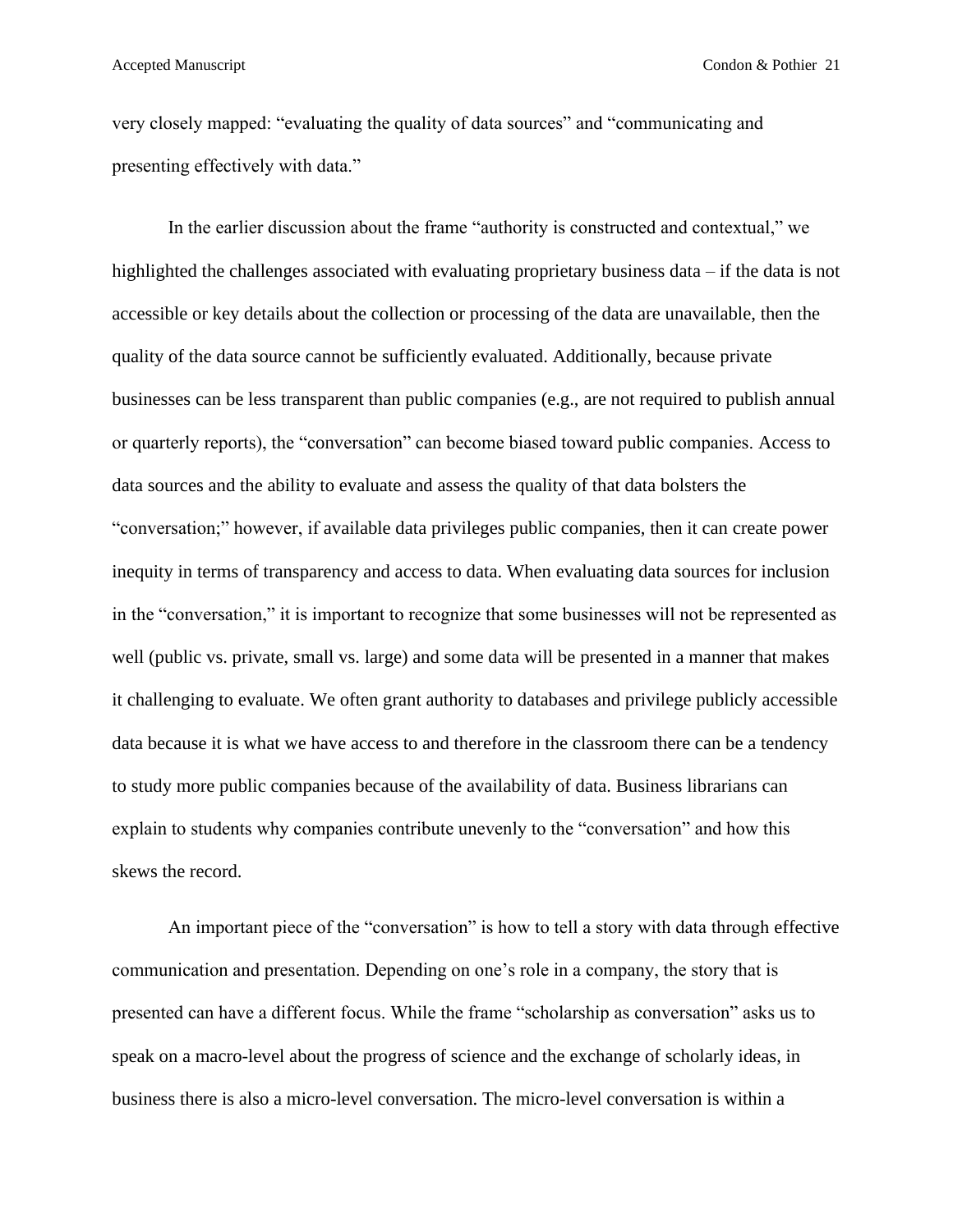company between employees who are collecting, analyzing, interpreting, or making decisions. Data is presented up in an organization and requests flow back down. At a macro level, the contribution is at the company level, however a single corporate entity as author does not fully explain the different roles of people who contributed. The research that an employee conducts is part of a larger conversation within the organization and data is part of that conversation. Many voices internal to the organization make contributions that lead to a final report or data-driven decision. And while a contribution might be a straightforward output, such as a graph, there were costs and a process associated with creating and presenting that output.

Business librarians can converse openly about the differences between research in business and research for scholarly pursuits. The *ACRL Framework* naturally tends to lean heavily academic and while the knowledge practices and dispositions can be applied broadly, the narrative portion of the *ACRL Frames* do not always speak to the professional lens. The frame "scholarship as conversation" can be interpreted broadly and has valuable learning outcomes, such as helping students learn to share and demonstrate ideas through skilled presentations.

#### *[Searching as Strategic Exploration](http://www.ala.org/acrl/standards/ilframework#exploration)*



The frame "searching as strategic exploration" emphasizes that the search process is a complex systematic journey that is contextualized by the worldview of the searcher, the scope of the investigation, and "the context of the information need." It involves understanding the scope of research before undertaking it and outlining the tasks required to achieve the outcome. Despite the challenges we have presented about the obscurity related to the proprietary nature of business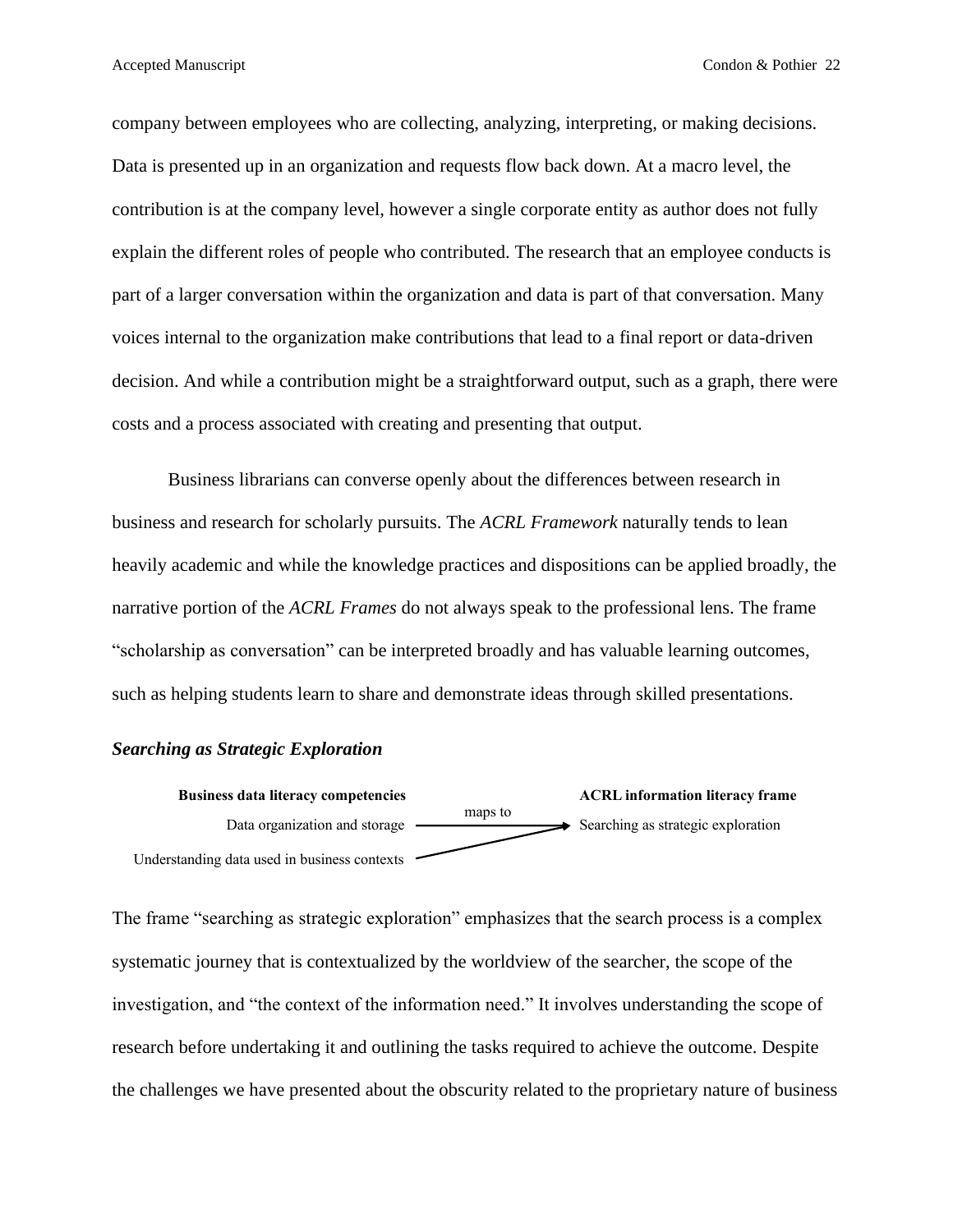data, students can be taught how to develop a structured and well-documented plan for searching available data sources. We mapped this frame to two competencies: "data organization and storage" and "understanding data used in business contexts."

Data organization and storage is foundational to beginning the exploration of data. To explore data, it must have been collected or generated, organized, and stored. And if the data are not securely stored, cannot be located, or are not well-documented, then time and money will be lost having to recreate the data if recreation is possible. The internal organization of data itself may be a tool used by employees of a company to access data, interpret data, or make decisions. Sometimes data will be accessible and available publicly (such as, open government data or data from public companies), other times data is held by an organization (for example, for a private company or before data is made public). For data held by an organization, finding and searching for that data may be tied directly to how and where the data is organized and stored. If data do not have solid foundation for quality and integrity, it limits the questions one can ask of it. The structure of data and metadata need to be robust in order to ask questions, analyze, interpret, and reuse.

Identifying who produces data and what kinds of data they produce helps students and employees understand the kinds of documents and data that are available and can be accessed. Understanding what is accessible within the scope of one's search is essential when looking for available, usable data. One must understand the universe in which one can explore and have a plan to "manage searching processes and results effectively" (ARCL, 2015). In business contexts, this can mean understanding if the needed data exists and, if so, where to locate it. Or if the needed data does not yet exist and how to collect or generate it.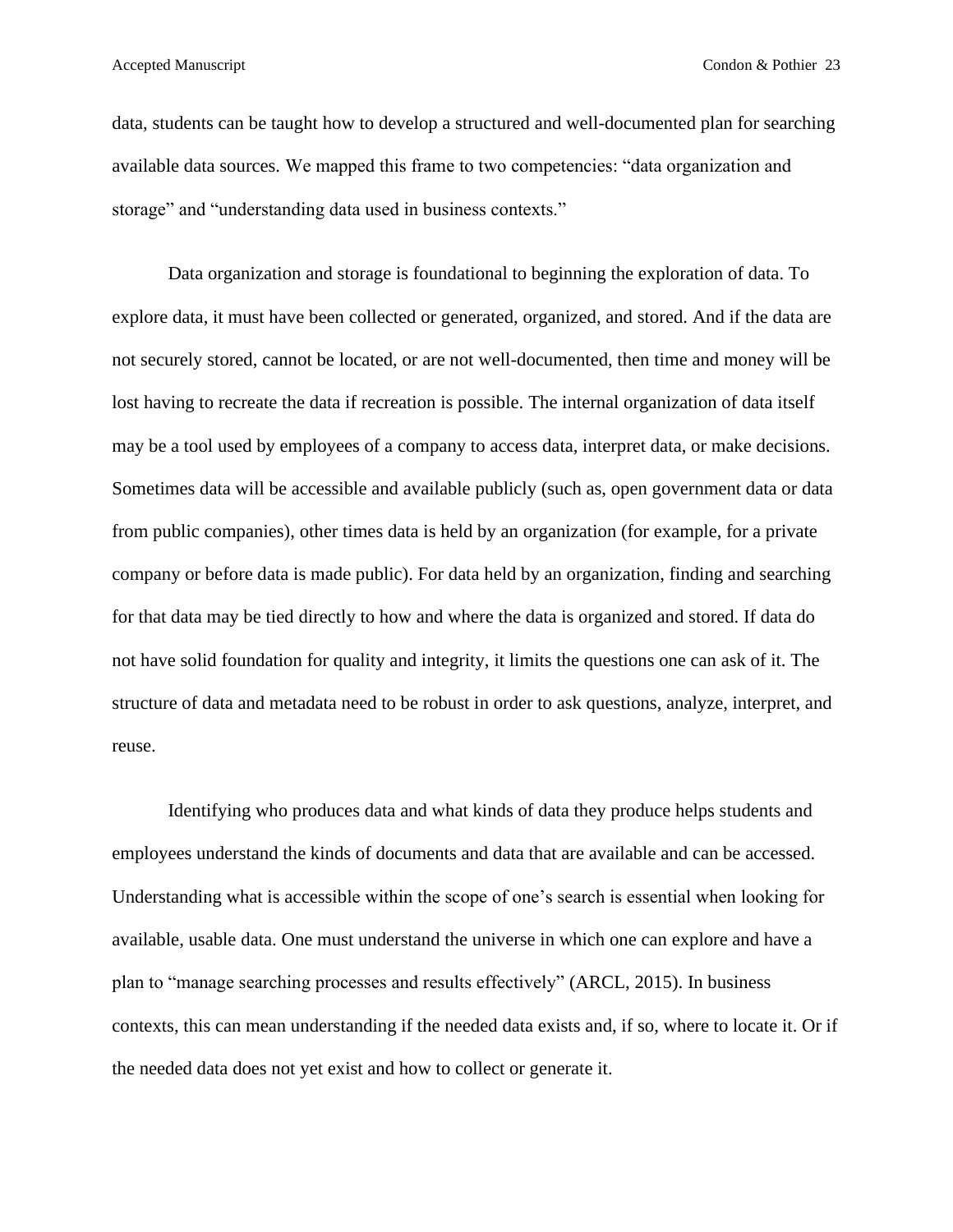In the classroom, business librarians can provide exposure to databases, exposure to different kinds of tools for finding or creating data, and discuss the structures and formats of data. Sometimes there is an inquiry, but there is not existing data to match the inquiry. It could be that the data is not being gathered or is not yet in a publishable format. The business librarian can discuss what data are available, why some data have not been created, and what decisions can be made by the data which is accessible. This can lead to discussion around the kinds of reports or data that exist, conversations about primary and secondary data, inequities of data access, and training in the responsible conduct of research. Librarians can also help students think about the contexts of data and how data is collected and moves in process from storage to decision-making within an organization.

#### **Discussion**

Overall, the business data literacy competencies mapped well to the ACRL Frames and the discussions we had improved our understanding of the *ACRL Framework*, enriched our engagement with the business data literacy competencies, and strengthened our appreciation for each other's roles (as business librarian and data services librarian). We made several observations about the *ACRL Framework* and about the proposed business data literacy competencies during this mapping exercise that we think are relevant to share. These fall into three categories; underlying presumptions of the *ACRL Framework* and business data literacy competencies; potential limitations of the business data literacy competencies; and the role of librarian stakeholders in the data literacy education of business students.

Information and data literacy needs in the business curriculum range from addressing the needs of scholars in the academic disciplines of business to preparing business students to be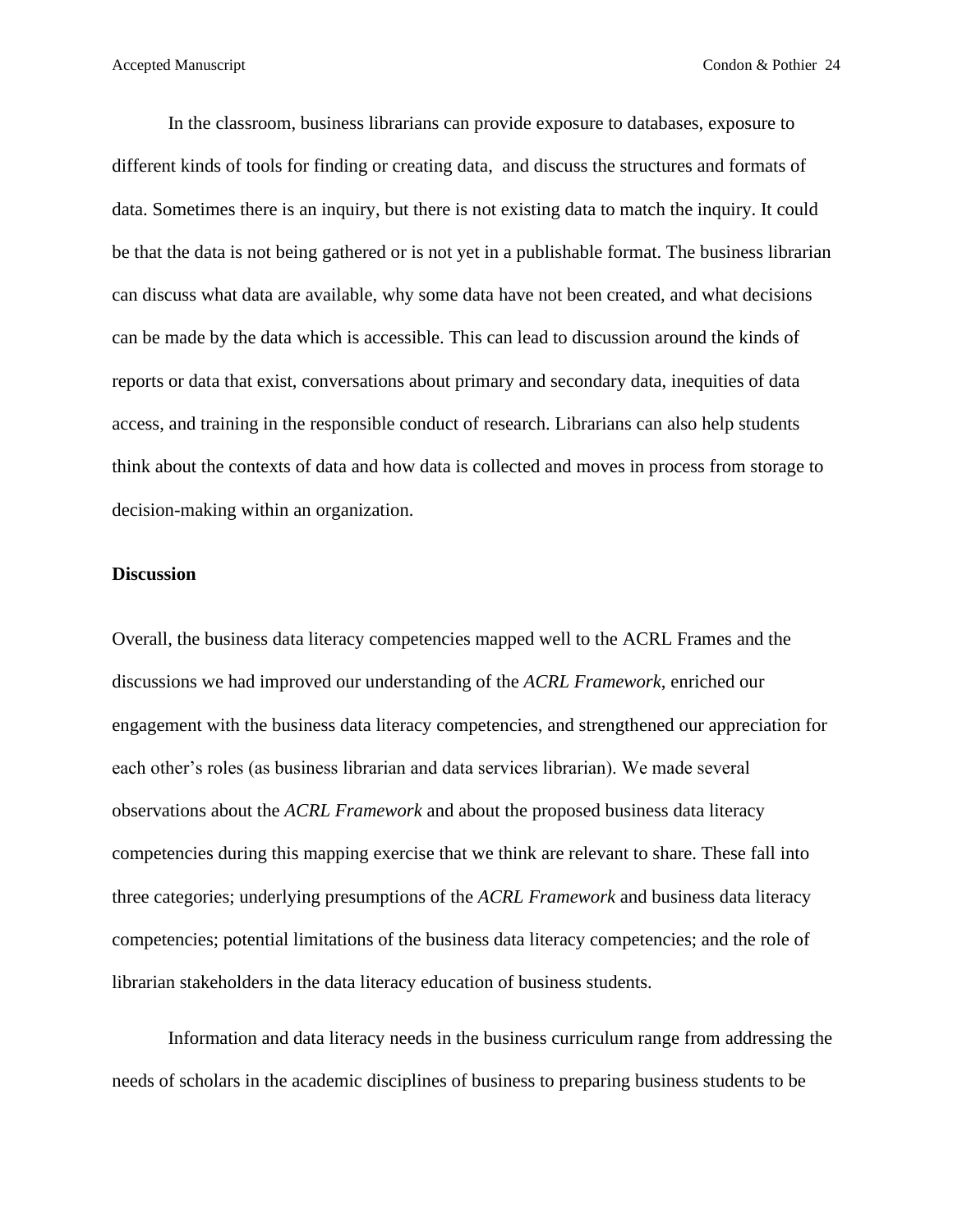professionals and practitioners. The business data literacy competencies aim to equip students with a baseline of data literacy skills to prepare them to enter the workforce. As such, the competencies focus on the data literacy expectations of professionals working in business at a generalized level and are not targeted to directly address scholarly research within the business disciplines. The language of the *ACRL Framework*, however, frequently skews to academic research and scholarly practice. This is a challenge for business librarians and was a challenge for our mapping exercise, as some of the ACRL Frames are more naturally adaptable to business (such as "information has value") whiles others less so (such as "scholarship as conversation").

In particular, we found that the introductory text associated with each frame was geared more toward academic scholars than professionals. However, the knowledge practices and dispositions, which operationalized the introductory text, were broadly applicable and easier to adapt to a variety of contexts. It was common in our discussions as we created the proposed mapping to use the knowledge practices and dispositions as a guide for interpreting each frame and reflect on potential scenarios in business education and in the workplace in which these are evoked. In practice, creating contextualized learning outcomes related to business data literacy (or business information literacy, for that matter) that speak to the knowledge practices and dispositions is likely a more productive process than working from other aspects the *ACRL Framework*.

Our mapping exercise emphasized that the business data literacy competencies originated for workforce application with business students in mind. These were later adapted slightly to focus on needs of employees already in the workplace; this was just a shift from preparation for the workforce to development in the workforce (Pothier & Condon, 2020). However, the competencies do not address scholarly research within business disciplines and mapping them to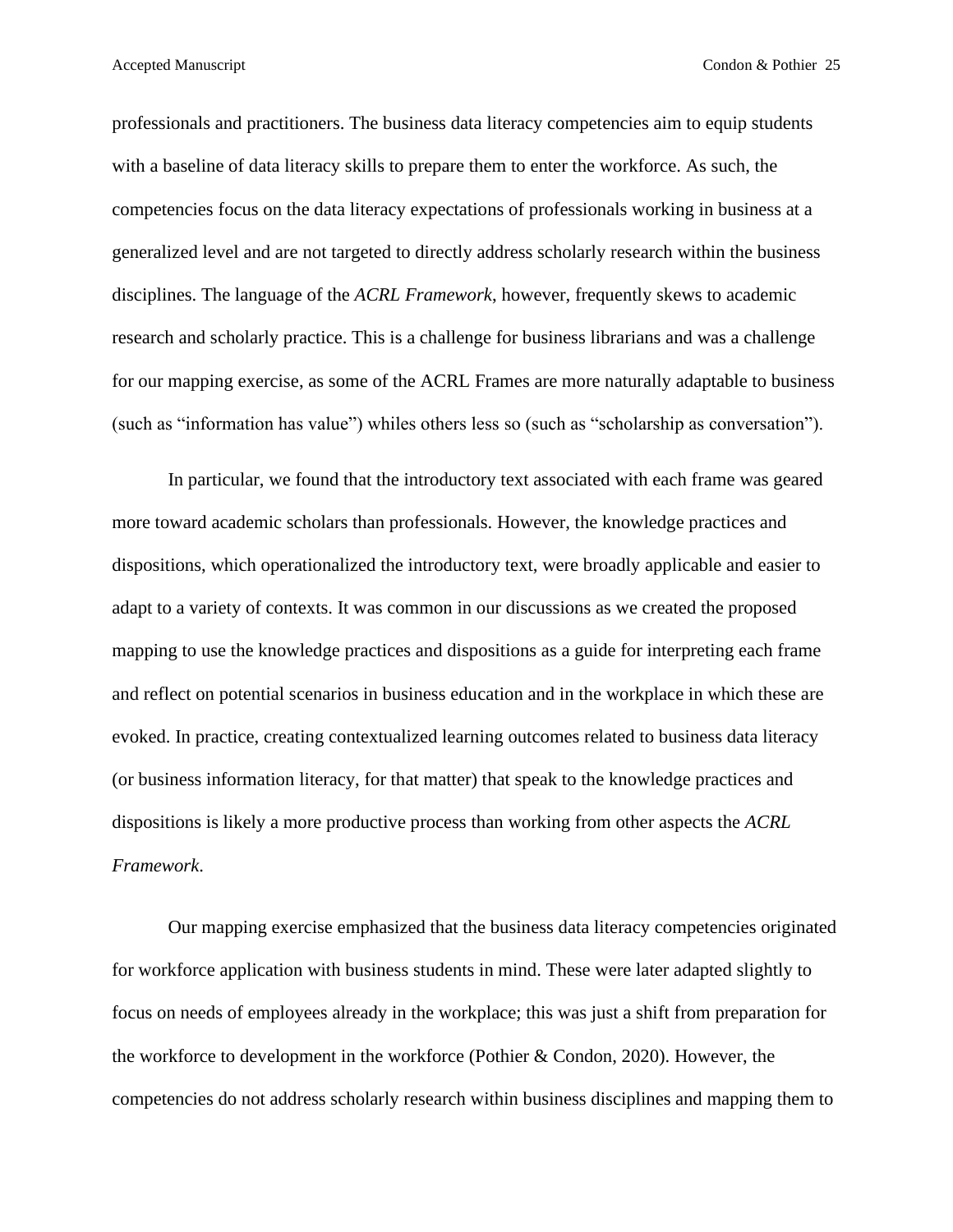the *ACRL Framework* brought this issue to the forefront. Use of data in the workplace and in business scholarship both touch on the nuanced and unique characteristics of how data is created, applied, and used in business settings. But data literacy for business scholarship is seemingly more aligned with other disciplines in terms of being embedded in the research process and scientific method. Articulating the underlying rationale for the baseline business data literacy competencies, is important for contextualizing them without minimizing the importance of data literacy for scholarly research in the business disciplines.

In conducting this mapping exercise, we also probed the business data literacy competencies for potential shortcomings. We found that some skills were not emphasized in the competencies. For example, the distinct skill of searching for or locating business data is not fully explored. There is an assumption underlying the competencies that they are focused on working with data, but the skills associated with finding that data are not fully addressed and yet are important skills for which the librarian plays a key role. As we have noted in the mapping, the often-proprietary nature of business research makes finding sources and searching for data challenging. This becomes noteworthy when addressing the topic of access to data, which was a recurrent theme in our discussions during the mapping exercise. Access to resources varies across institutions and organizations and may differ from what is available in the workplace. In the business data literacy competencies, understanding the availability of data is emphasized but through the mapping we discovered that the skillset of searching might merit specific inclusion.

Also not directly addressed in the business data literacy competencies are the topics of the creation and analysis of data, although they are touched on in the competency "understanding data used the business context." The business data literacy competencies were developed to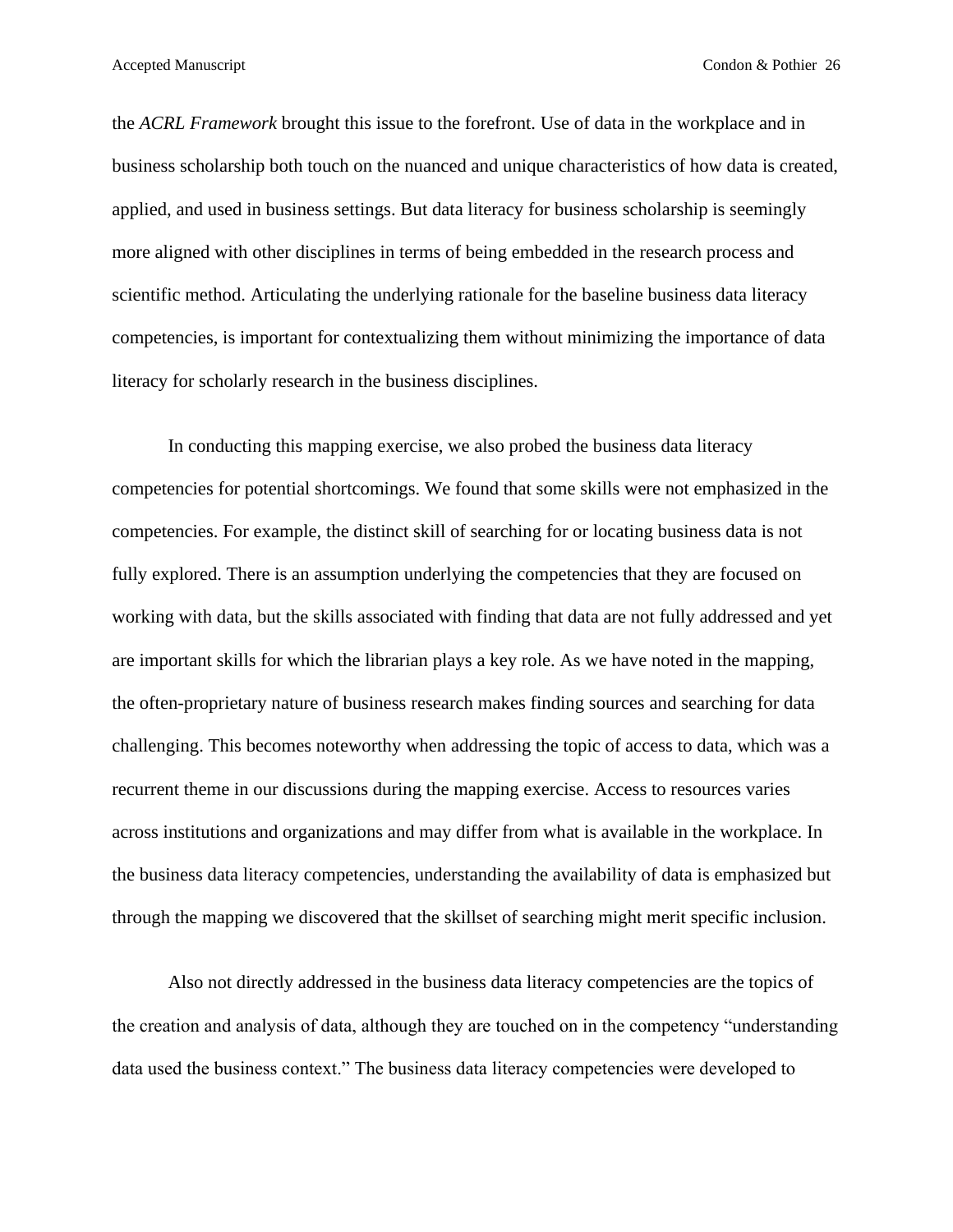address a need for general working knowledge of data within an organization. Different roles and responsibilities will require expert competencies, different skillsets, and more sophisticated, indepth knowledge of particular stages of the data lifecycle. The skillsets related to creating, collecting, or generating data for use and the analysis of data, are examples of specialized abilities that are developed depending on job type. However, the creation and analysis of data, are essential when conducting scholarly business research and may be included in research methods courses.

In turn, this again compels us to reflect on the many stakeholders involved in instructing and advocating for data literacy for business students, in this context primarily the practitioner/professional, the business scholar, and the business librarian. While many of the learning outcomes associated with the business data literacy competencies fit comfortably within the role of the business librarian, they would also benefit from being integrated more holistically into the business curriculum via business school faculty and administrators. The business librarian has a role as a stakeholder including in seeking partnerships with practitioners and business school faculty to address high level issues, but generally lacks the authority to lead this work independently. Overall, business data literacy needs to be integrated into business education and in workplace settings on a larger scale than solely with the librarian.

#### **Further Research**

To provide a stronger foundation between the *ACRL Framework* and business information literacy instruction, the Business Research Competencies (BRC) were introduced in 2019 and formally approved by Reference and User Services Association's Business Reference and Services Section (RUSA BRASS) in November of that year. They were also approved by the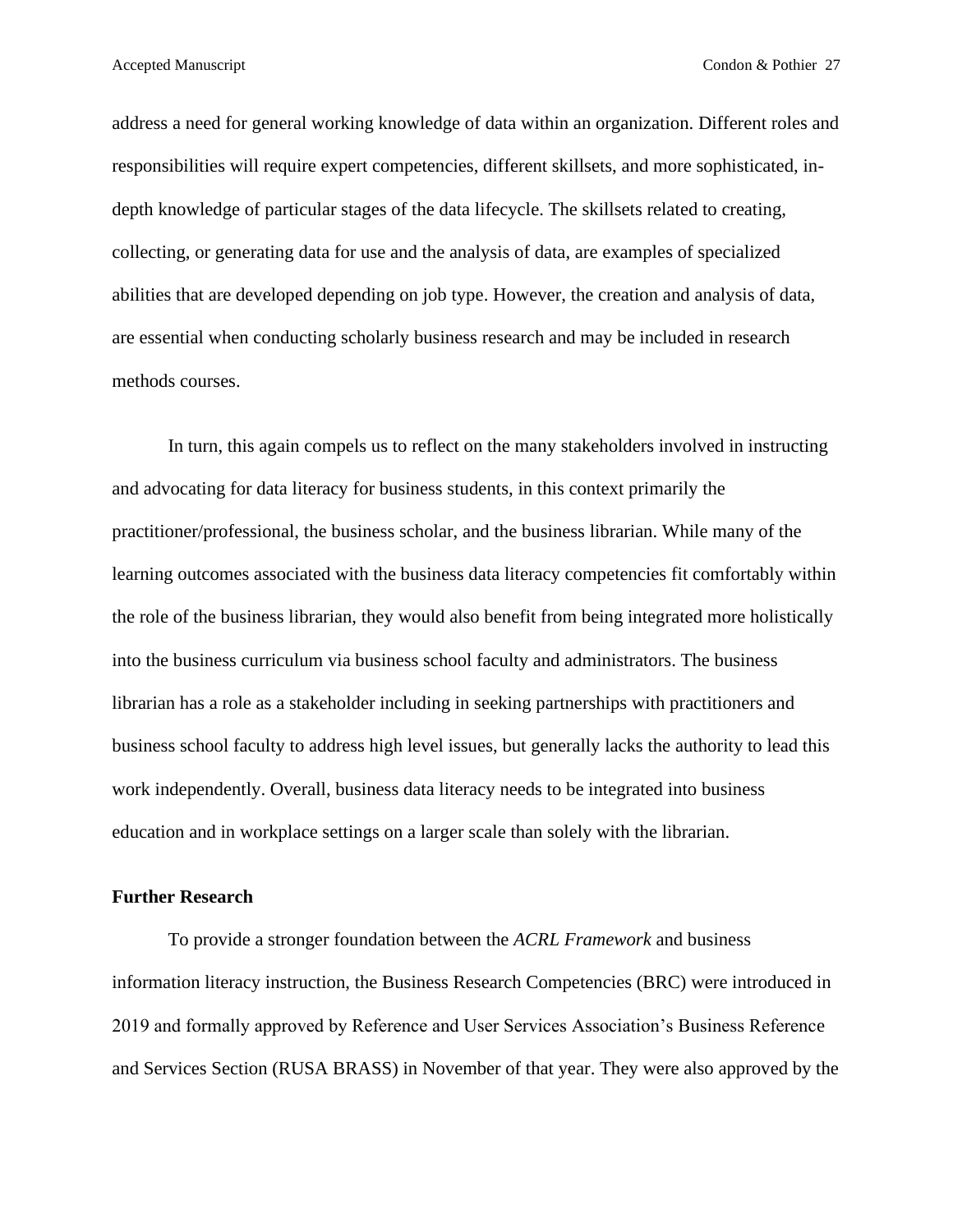RUSA Board of Directors in December 2019. The Special Library Association (SLA) Business and Finance Division Board officially endorsed the competencies in June 2020 (Reference and User Services Association, [2019](http://www.ala.org/rusa/guidelines/business-research-competencies) ). The BRCs demonstrate "targeted skills and learning outcomes and provides a standard vocabulary for 10 common business research areas" (Reference and User Services Association, 2019). The competencies are designed to help plan instruction and create lesson plans, along with other purposes including self-assessment of knowledge and outreach. Howard et al (2019) provided examples of curriculum mapping using the BRC. Further work that maps the BRC with the *ACRL Framework* and the business data literacy competencies would foster needed discourse for librarians working with both data and information literacy in business disciplines.

#### **Conclusion**

The business data literacy competencies were introduced to help prepare business students for the workplace and emphasize the role of the business librarian as a stakeholder in data literacy instruction and workforce development. The *ACRL Framework* provides a professional structure for thinking more deeply about the business data literacy competencies. In particular, themes arising from the mapping include how data literacy relates to our work as librarians, how we convey these skills to students, and how we discuss data literacy with our colleagues (librarians and departmental faculty, alike). With the increased focus on data literacy in both professional and scholarly realms and importance of preparing data literate students for the workplace, the need to integrate data literacy into library work grows more apparent.

In this article, we furthered the conversation about the role of the business librarian in data literacy instruction by proposing how seven baseline business data literacy competencies can be mapped to the *ACRL Framework*. This mapping contributes to efforts to implement the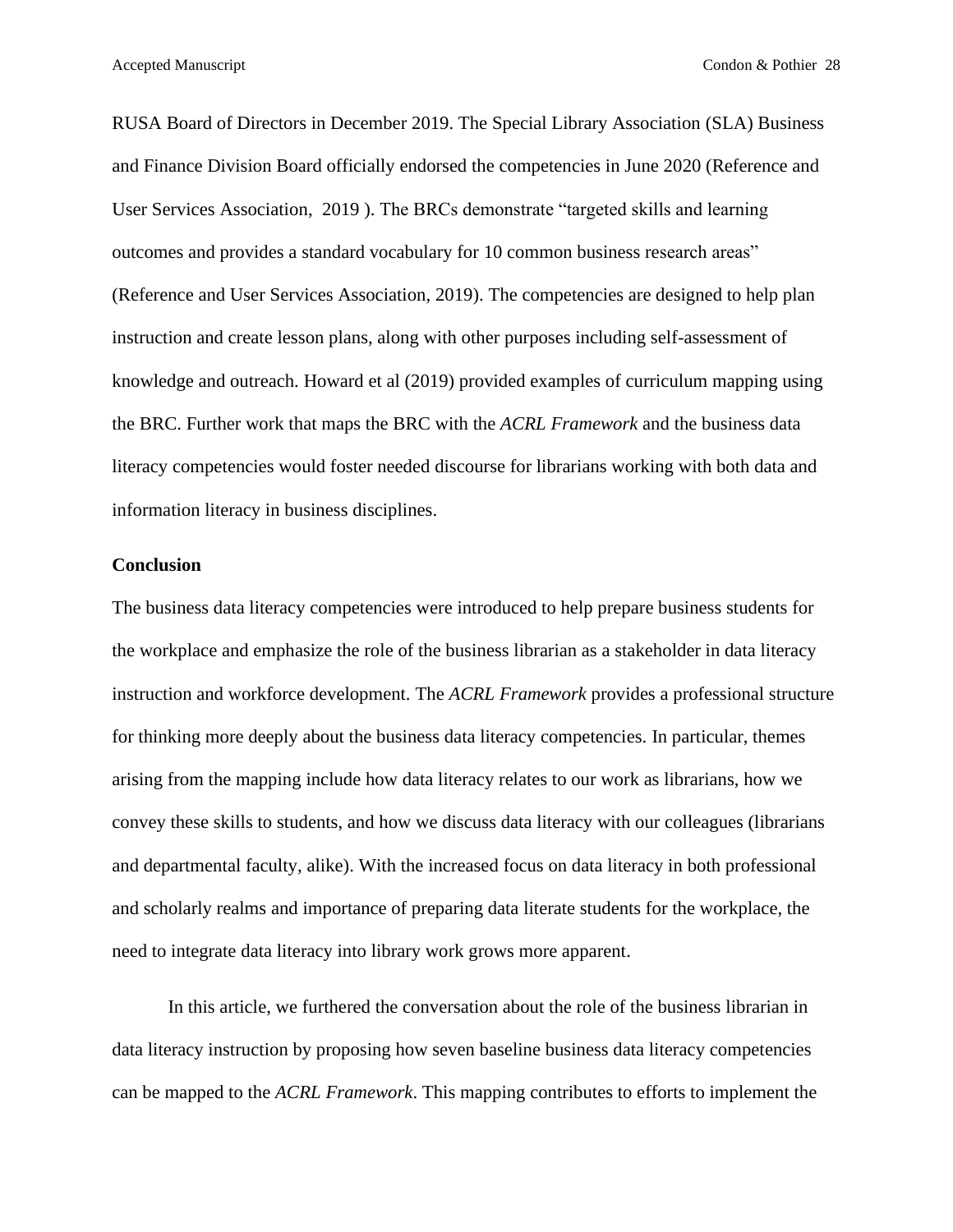*ACRL Framework* not only for information literacy instruction but for creating a shared vocabulary and highlighting connections among librarians engaging with data literacy. With the proposed mapping, we provided examples of engaging the business data literacy competencies in the classroom and shared our observations from developing this mapping.

The relationship of data literacy to business information literacy and the work of business librarians is progressing and it is still yet to be seen how instruction using the business data literacy competencies in the classroom will evolve. Through scholarly conversation, business librarians have articulated challenges with implementing the *ACRL Framework* into business information literacy efforts. This mapping helps establish a bridge between foundational library professional documents, business librarianship, and data literacy both in higher education and in the workplace, extending the conversation to how the *ACRL Framework* informs data literacy instruction.

#### **Acknowledgements**

The authors would like to thank Alison Messier (University of Massachusetts Amherst) and Dr. Eliot Wilczek (The MITRE Corporation) for reading through an iteration of this work and providing feedback to the authors during the writing process.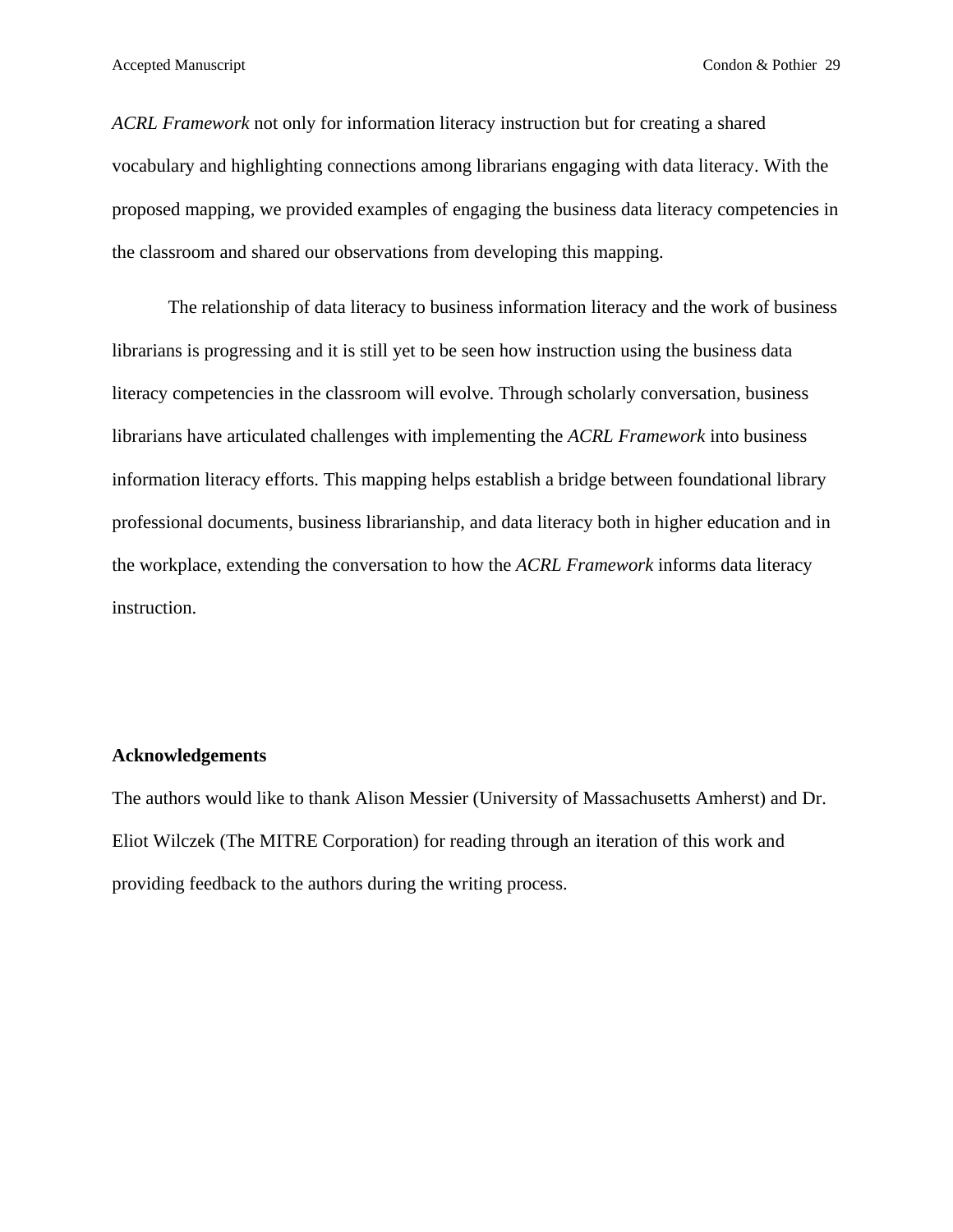#### **References**

- Ariew, S. A. (2014). How we got here: A historical look at the academic teaching library and the role of the teaching librarian. *Communications in Information Literacy*, *8*(2), 3. doi: 10.15760/comminfolit.2014.8.2.167
- Association of College and Research Libraries (2015). Framework for Information Literacy for Higher Education. Retrieved from<https://www.ala.org/acrl/standards/ilframework>
- Bauder, J. (2021). Data literacy and the Framework for Information Literacy. In J. Bauder (Ed.), Data literacy in academic libraries: Teaching critical thinking with numbers (pp. 139- 146). American Library Association, Chicago, IL.
- Berg, C. B., Charles, L. C., Chudnick, S., Cook, H., Dalal, H., Dempsey, M., Dubicki, E., Herz, C., Piekart, A., Richel, L., Scharf, D., Haynes, T., Tipton, R., & Ghajar, M.(2015, January 7). An open letter regarding the framework for information literacy for higher education. Retrieved from [https://acrlog.org/2015/01/07/an-open-letter-regarding-the](https://acrlog.org/2015/01/07/an-open-letter-regarding-the-framework-for-information-literacy-for-higher-education/)[framework-for-information-literacy-for-higher-education/](https://acrlog.org/2015/01/07/an-open-letter-regarding-the-framework-for-information-literacy-for-higher-education/)
- Beauchamp, A. & Murray, C. (2016) Teaching Foundational Data Skills in the Library. In L. Kellam & K. Thompson (Eds.), *Databrarianship: The Academic Data Librarian in Theory and Practice* (pp. 81-92). Association for College and Research Libraries.
- Bresnahan, M. & Johnson, A. (2014, July 25). *Building a Unified Data and Information Literacy Program: A Collaborative Approach to Instruction* [Paper presentation]. Library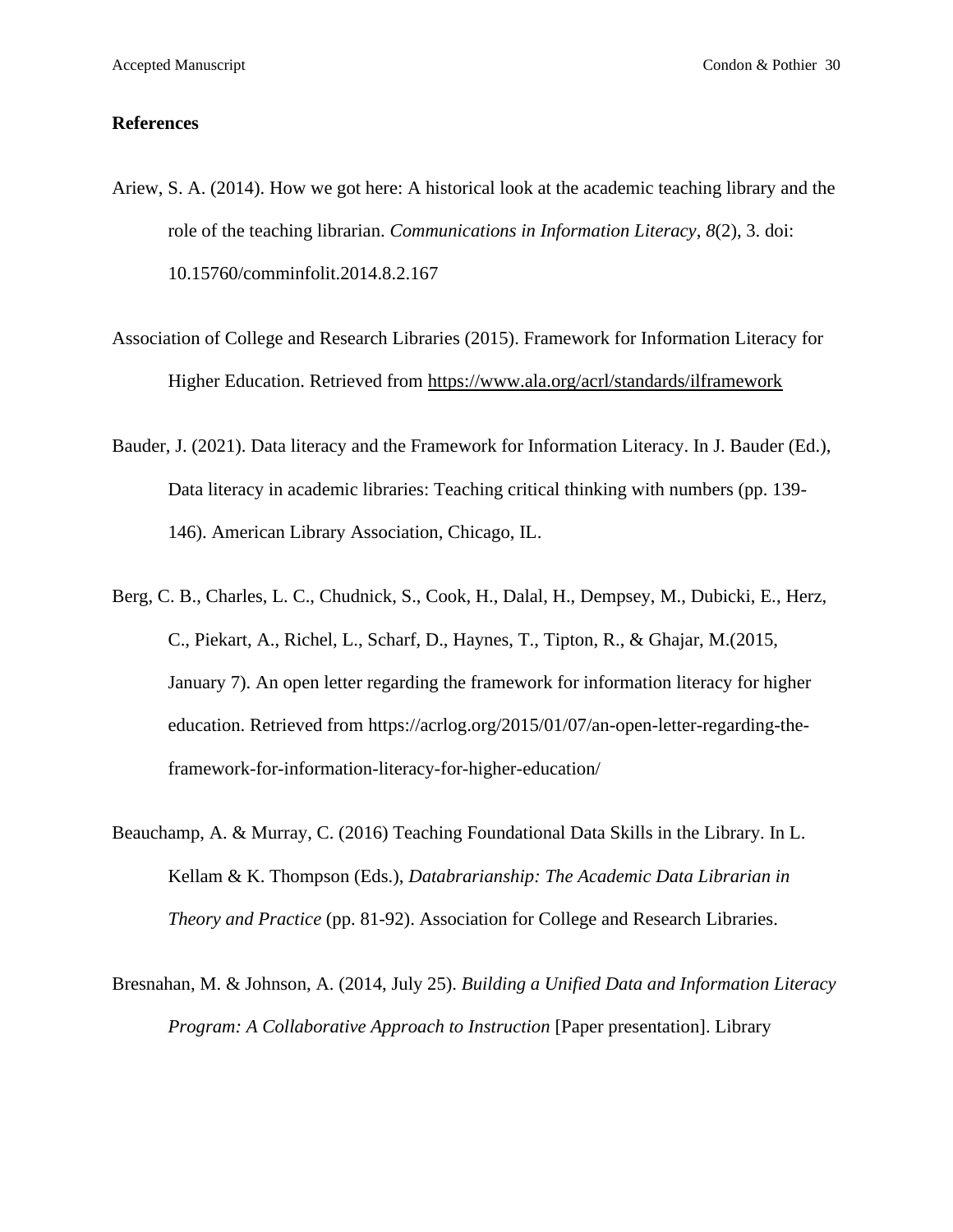Instruction West, Portland, OR, USA., Retrieved from [http://scholar.colorado.edu/libr\\_](http://scholar.colorado.edu/libr_%20facpapers/8)  [facpapers/8.](http://scholar.colorado.edu/libr_%20facpapers/8)

- Calzada Prado, J. & Marzal, M. Á. (2013). Incorporating data literacy into information literacy programs: Core competencies and contents. *Libri*, *63*(2), 123-134. doi:10.1515/libri-2013-0010
- Carlson, J., Fosmire, M., Miller, C. C., & Nelson, M. S. (2011). Determining data information literacy needs: A study of students and research faculty. *portal: Libraries and the Academy*, *11*(2), 629-657. doi:10.1353/pla.2011.0022
- Cox, A. (2018, June 2). Academic librarianship as a data profession*. Information Today Europe/ ILI365* [https://www.infotoday.eu/Articles/Editorial/Featured-](https://www.infotoday.eu/Articles/Editorial/Featured-Articles/Academiclibrarianship-as-a-data-profession-125376.aspx)[Articles/Academiclibrarianship-as-a-data-profession-125376.aspx](https://www.infotoday.eu/Articles/Editorial/Featured-Articles/Academiclibrarianship-as-a-data-profession-125376.aspx)
- Guth, L., & Sachs, D. E. (2018). National trends in adoption of ACRL information literacy guidelines and impact on business instruction practices: 2003–2015. *Journal of Business & Finance Librarianship*, *23*(2), 131-153. doi[:10.1080/08963568.2018.1467169](https://doi.org/10.1080/08963568.2018.1467169)
- Helper, S., & Soltas, E., (2021, June 17). Why the pandemic has disrupted supply chains. Council of Economic Advisers Blog. https://www.whitehouse.gov/cea/writtenmaterials/2021/06/17/why-the-pandemic-has-disrupted-supply-chains/
- Howard, H. A., Wood, N., & Stonebraker, I. (2018). Mapping information literacy using the Business Research Competencies. *Reference Services Review, 46(4)*. doi:10.1108/RSR-12-2017-0048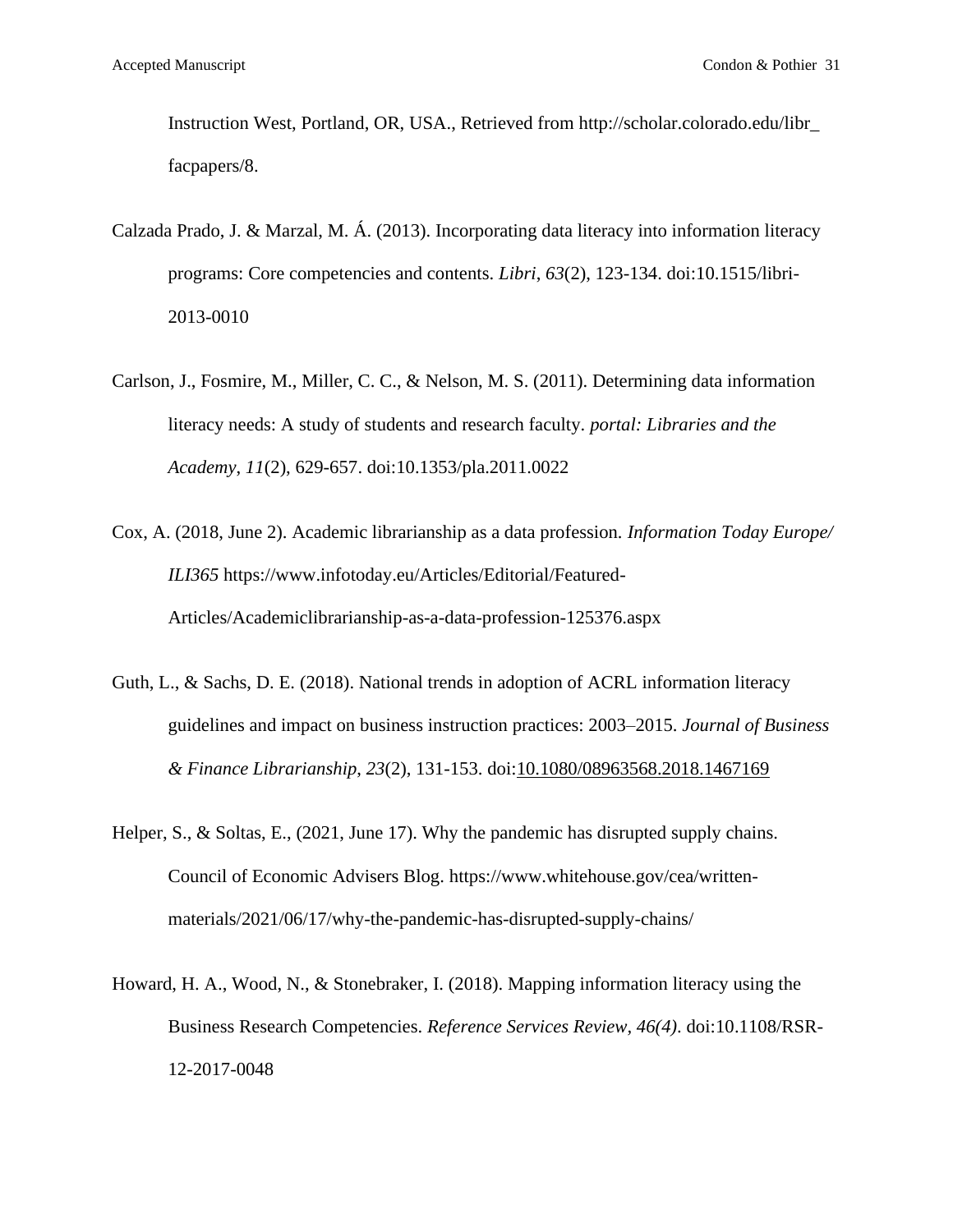Jefferson, C. O. (2020). Business and economics librarians' insights on data literacy instruction in practice: An exploration of themes. *Journal of Business & Finance Librarianship*, *25(3-4)* 147-174. doi[:10.1080/08963568.2020.1847554](https://doi.org/10.1080/08963568.2020.1847554)

Jefferson, C. O. (2017). Good for Business: Applying the ACRL framework threshold concepts to teach a learner-centered business research course. *Ticker: The Academic Business Librarianship Review*, *2*(1). doi[:10.3998/ticker.16481003.0002.101](https://doi.org/10.3998/ticker.16481003.0002.101)

Kalinowski, A., & Hines, T. (2020). Eight things to know about business research data. *Journal of Business & Finance Librarianship*, *25(3-4),*105-122. doi[:10.1080/08963568.2020.1847548](https://doi.org/10.1080/08963568.2020.1847548)

- Koltay, T. (2015). Data literacy: in search of a name and identity. *Journal of Documentation,*  71(2). 401-415. doi[:10.1108/JD-02-2014-0026](https://doi.org/10.1108/JD-02-2014-0026)
- Kuglitsch, R. Z. (2015). Teaching for transfer: Reconciling the framework with disciplinary information literacy. portal: Libraries and the Academy, 15(3), 457-470.
- Latham, D., Gross, M., & Julien, H. (2019). Implementing the ACRL Framework: Reflections from the field. *College & Research Libraries*, *80*(3), 386. doi[:10.5860/crl.80.3.386](https://doi.org/10.5860/crl.80.3.386)
- Liu, G., Guth, L., & Stonebraker, I. (2021). "Information Has Value" in business library instruction: Approaching the frame three ways. *Journal of Business & Finance Librarianship*, 1-14. doi[:10.1080/08963568.2021.1877506](https://doi.org/10.1080/08963568.2021.1877506)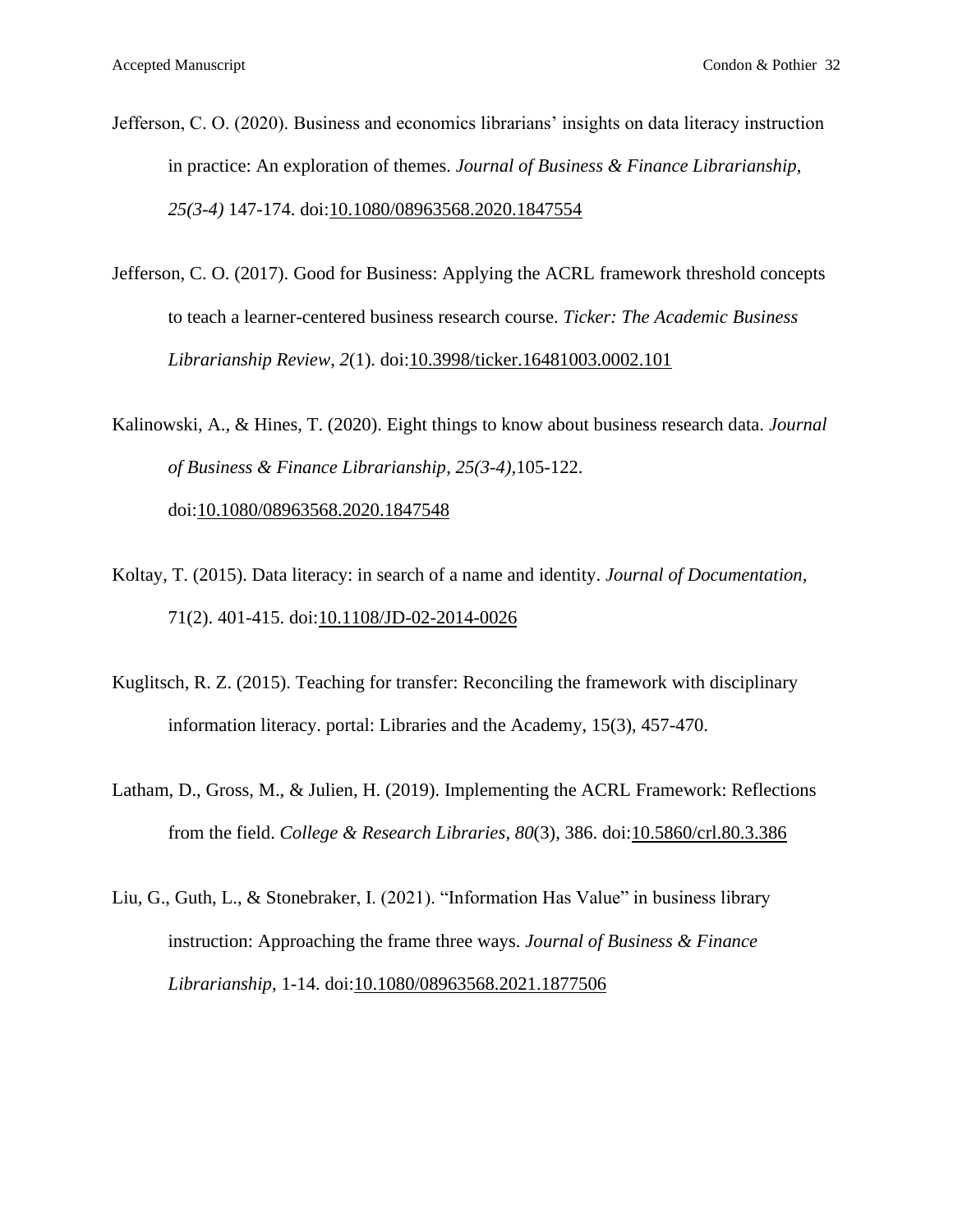- Macy, K. V., & Coates, H. L. (2016). Data information literacy instruction in business and public health: Comparative case studies. *IFLA journal*, *42*(4), 313-327. doi:10.1177/0340035216673382
- Macy, K. V. (2016). Mapping business education curriculum standards to data information literacy competencies. IUPUI University Library: Indianapolis, IN. <http://hdl.handle.net/1805/10825>
- Mendez-Carbajo, D. (2020). Baseline Competency and Student Self-efficacy in Data Literacy: Evidence from an Online Module. *Journal of Business & Finance Librarianship*, *25(3-4),*  230-243*.* doi[:10.1080/08963568.2020.1847551](https://doi.org/10.1080/08963568.2020.1847551)
- Morrow, J. (2021). *Be data literate : the data literacy skills everyone needs to succeed* . Kogan Page.
- Pothier, W. G., & Condon, P. B. (2020). Seven Baseline Data Literacy Competencies for Employees. *Information Outlook: The Magazine of the Special Library Association*, 24(1), 7-10.
- Pothier, W. G., & Condon, P. B. (2019). Towards data literacy competencies: Business students, workforce needs, and the role of the librarian. *Journal of Business & Finance Librarianship*, *25(3-4),* 123-146. doi[:10.1080/08963568.2019.1680189](https://doi.org/10.1080/08963568.2019.1680189)
- Pullman, E., & Zilinski, L. (2017). A Multi-Framework Approach to Teaching Data: A Case Study in Modern Languages. LOEX Quarterly, 44(2), 5.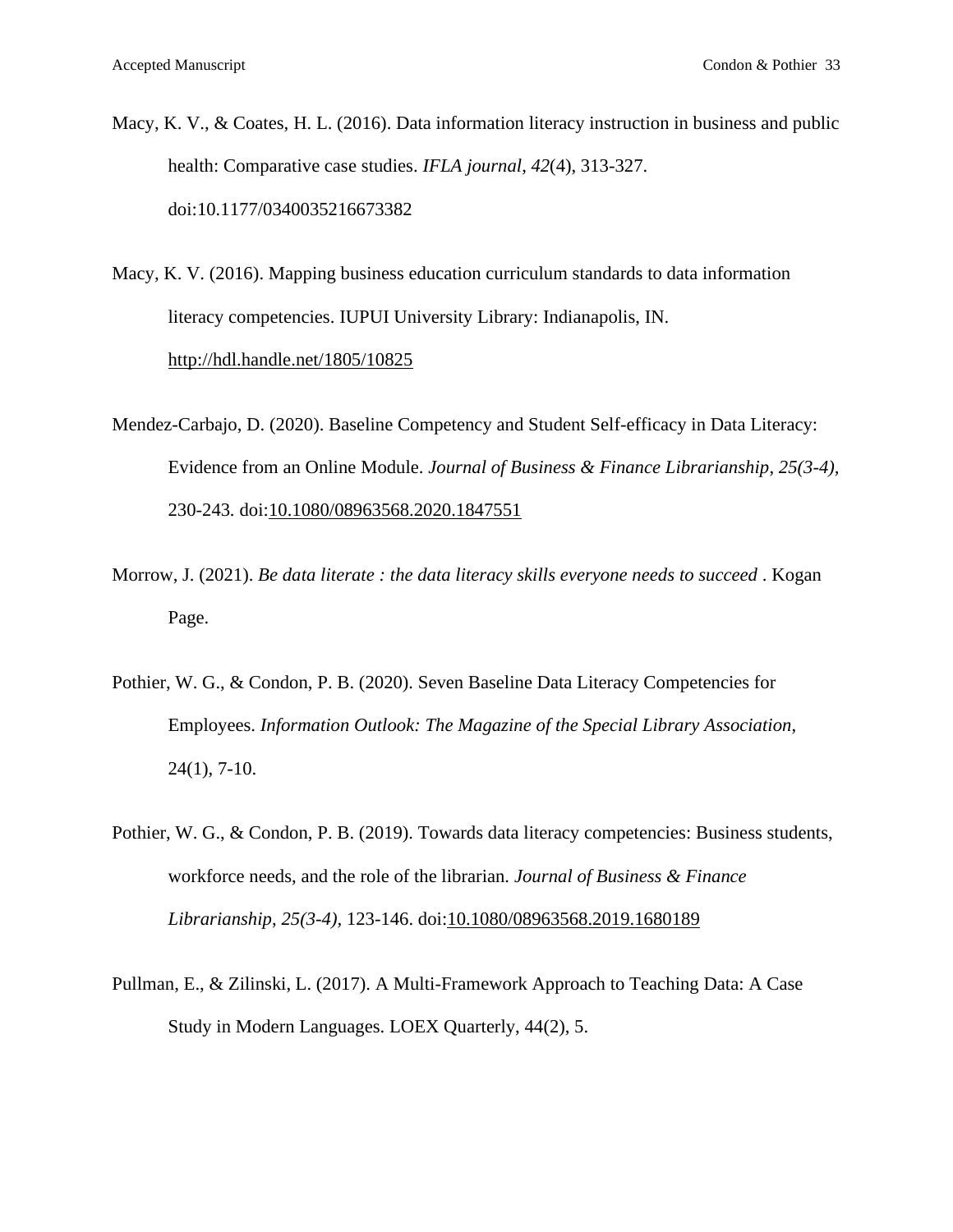- Reference and User Services Association. (2019). Business Research Competencies. www.ala.org/rusa/sites/ala.org.rusa/files/content/resources/guidelines/business-researchcompetencies.pdf
- Stonebraker, I. (2016). Toward informed leadership: Teaching students to make better decisions using information. *Journal of Business & Finance Librarianship*, *21*(3-4), 229-238. doi[:10.1080/08963568.2016.1226614](https://doi.org/10.1080/08963568.2016.1226614)
- Stonebraker, I., Maxwell, C., Garcia, K., & Jerrit, J. (2017). Realizing critical business information literacy: Opportunities, definitions, and best practices. *Journal of Business & Finance Librarianship*, *22*(2), 135-148. doi[:10.1080/08963568.2017.1288519](https://doi.org/10.1080/08963568.2017.1288519)
- Wilkinson, L. (2014, June 19). The problem with threshold concepts. *Sense and Reference.*  https://senseandreference.wordpress.com/2014/06/19/the-problem-with-thresholdconcepts/